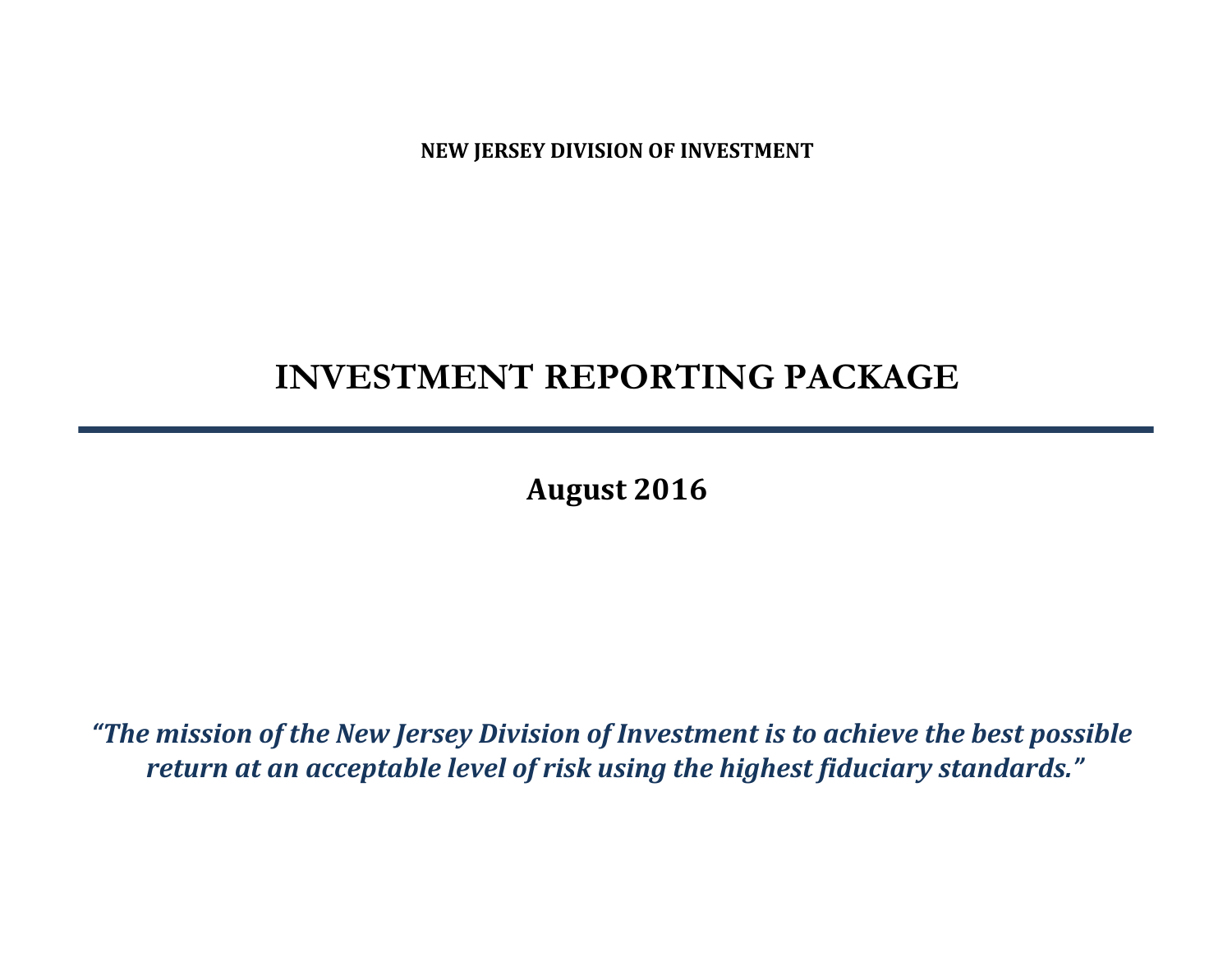## **New Jersey Division of Investment Actual Allocation vs FY 2017 Investment Plan Target 08/31/16**

|                                                 | <b>Actual</b>       |          |             |                     |
|-------------------------------------------------|---------------------|----------|-------------|---------------------|
|                                                 | <b>Allocation %</b> | Target % | Difference% | <b>Allocation\$</b> |
| Absolute Return/Risk Mitigation                 | 4.85%               | 5.00%    | $-0.15%$    | 3,556.37            |
| <b>Risk Mitigation</b>                          | 4.85%               | 5.00%    | $-0.15%$    | 3,556.37            |
| Cash Equivalents <sup>(1)</sup>                 | 5.19%               | 5.00%    | 0.19%       | 3,801.39            |
| <b>Short Term Cash Equivalents</b>              | 0.23%               | 0.00%    | 0.23%       | 167.29              |
| <b>TIPS</b>                                     | 1.31%               | 1.50%    | $-0.19%$    | 958.34              |
| <b>US Treasuries</b>                            | 1.47%               | 1.50%    | $-0.03%$    | 1,078.88            |
| <b>Total Liquidity</b>                          | 8.20%               | 8.50%    | $-0.30%$    | 6,005.90            |
| <b>Investment Grade Credit</b>                  | 8.62%               | 8.00%    | 0.62%       | 6,317.11            |
| Public High Yield                               | 2.37%               | 2.00%    | 0.37%       | 1,734.49            |
| <b>Global Diversified Credit</b>                | 3.98%               | 5.00%    | $-1.02%$    | 2,913.26            |
| <b>Credit Oriented Hedge Funds</b>              | 3.34%               | 3.75%    | $-0.41%$    | 2,448.06            |
| Debt Related Private Equity                     | 0.93%               | 1.00%    | $-0.07%$    | 681.12              |
| <b>Debt Related Real Estate</b>                 | 0.63%               | 0.80%    | $-0.17%$    | 464.08              |
| <b>Total Income</b>                             | 19.87%              | 21.50%   | $-1.63%$    | 14,558.12           |
| Commodities                                     | 0.48%               | 0.50%    | $-0.02%$    | 352.60              |
| <b>Private Real Assets</b>                      | 2.10%               | 2.00%    | 0.10%       | 1,535.20            |
| <b>Equity Related Real Estate</b>               | 5.18%               | 5.25%    | $-0.07%$    | 3,796.19            |
| <b>Total Real Return</b>                        | 7.76%               | 8.75%    | $-0.99%$    | 5,683.99            |
| <b>US Equity</b>                                | 27.98%              | 26.00%   | 1.98%       | 20,502.56           |
| Non-US Developed Markets Equity                 | 11.70%              | 13.25%   | $-1.55%$    | 8,576.26            |
| <b>Emerging Markets Equity</b>                  | 5.08%               | 6.50%    | $-1.42%$    | 3,725.34            |
| <b>Equity Oriented Hedge Funds</b>              | 3.04%               | 3.75%    | $-0.71%$    | 2,224.17            |
| <b>Buyouts/Venture Capital</b>                  | 8.99%               | 8.00%    | 0.99%       | 6,587.31            |
| <b>Total Global Growth</b>                      | 56.80%              | 56.25%   | 0.55%       | 41,615.64           |
| Opportunistic Private Equity                    | 0.48%               | 0.00%    | 0.48%       | 350.46              |
| Police and Fire Mortgage Program <sup>(2)</sup> | 1.41%               | 1.20%    | 0.21%       | 1,031.14            |
| <b>Other Cash and Receivables</b>               | 0.64%               | 0.00%    | 0.64%       | 471.65              |
| <b>Total Pension Fund</b>                       | 100.00%             | 100.00%  | 0.00%       | 73,273.27           |

**1 The cash aggregate comprises the two common fund cash accounts, in addition to the seven plan cash accounts.** 

**2. For Financial Reporting Police and Fire Mortgage Program is considered a receivable under GASB 72.**

**Totals may not equal sum of components due to rounding.** 



Liquidity 8.50%

> Income 21.50%

> > Real Return 8.75%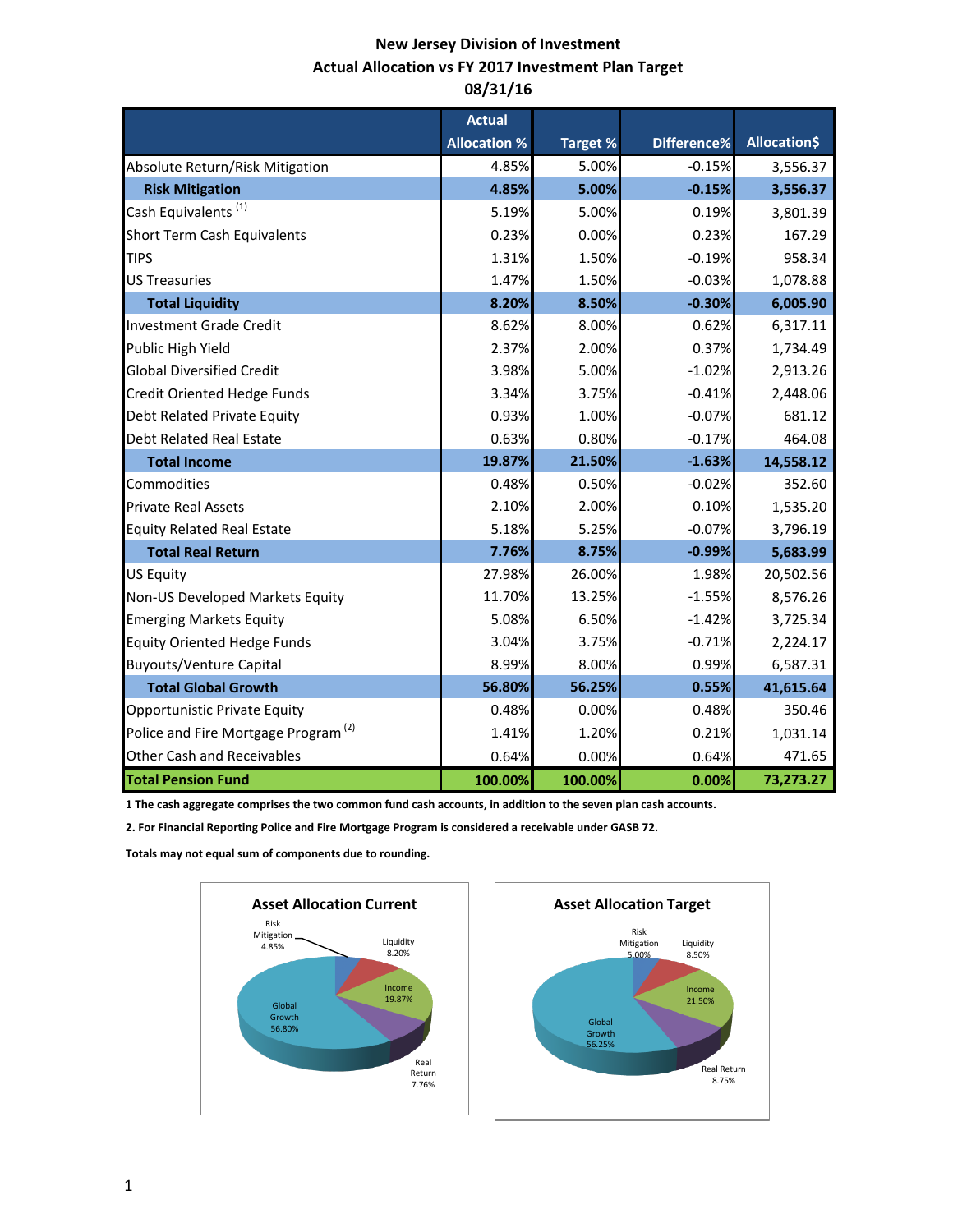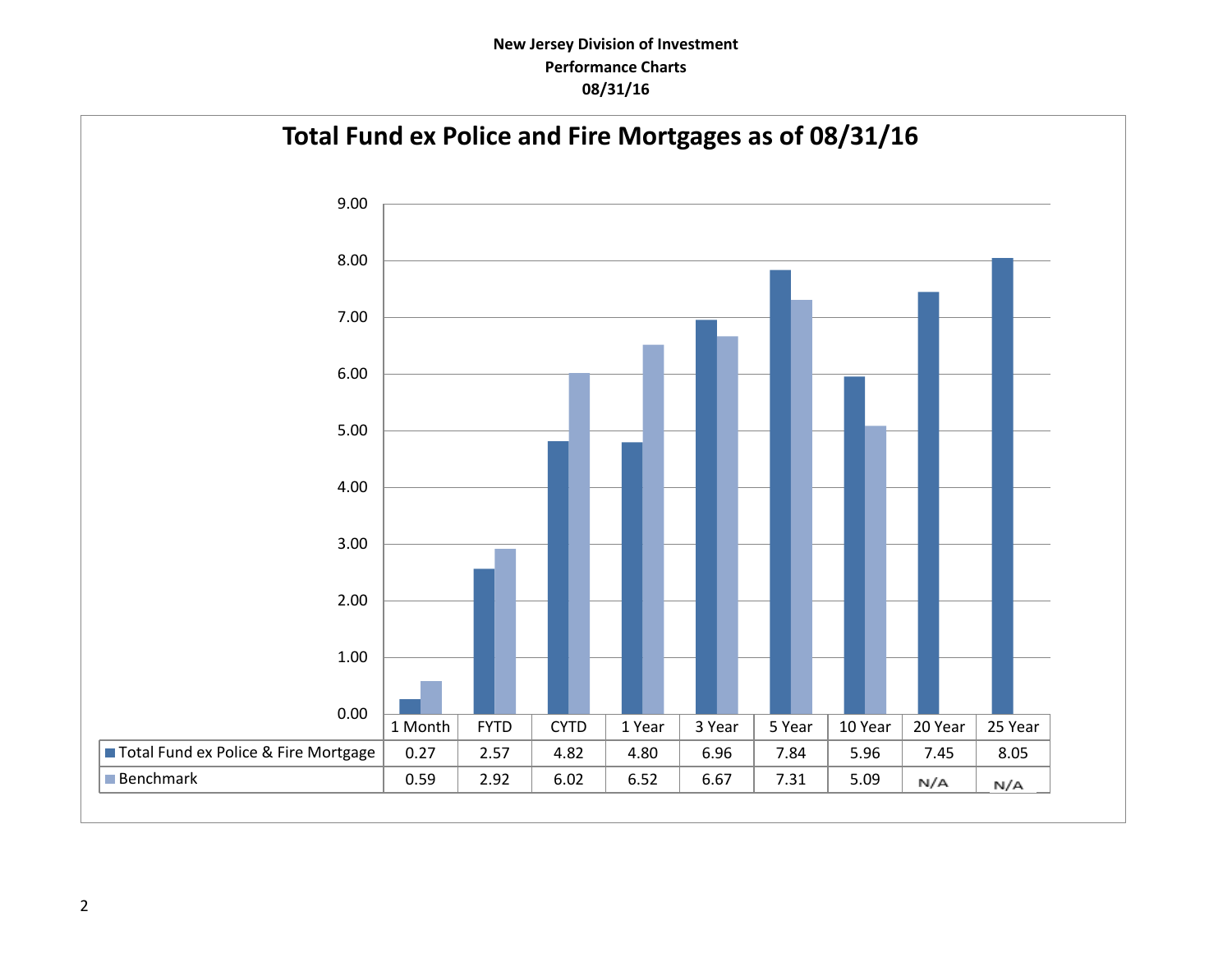

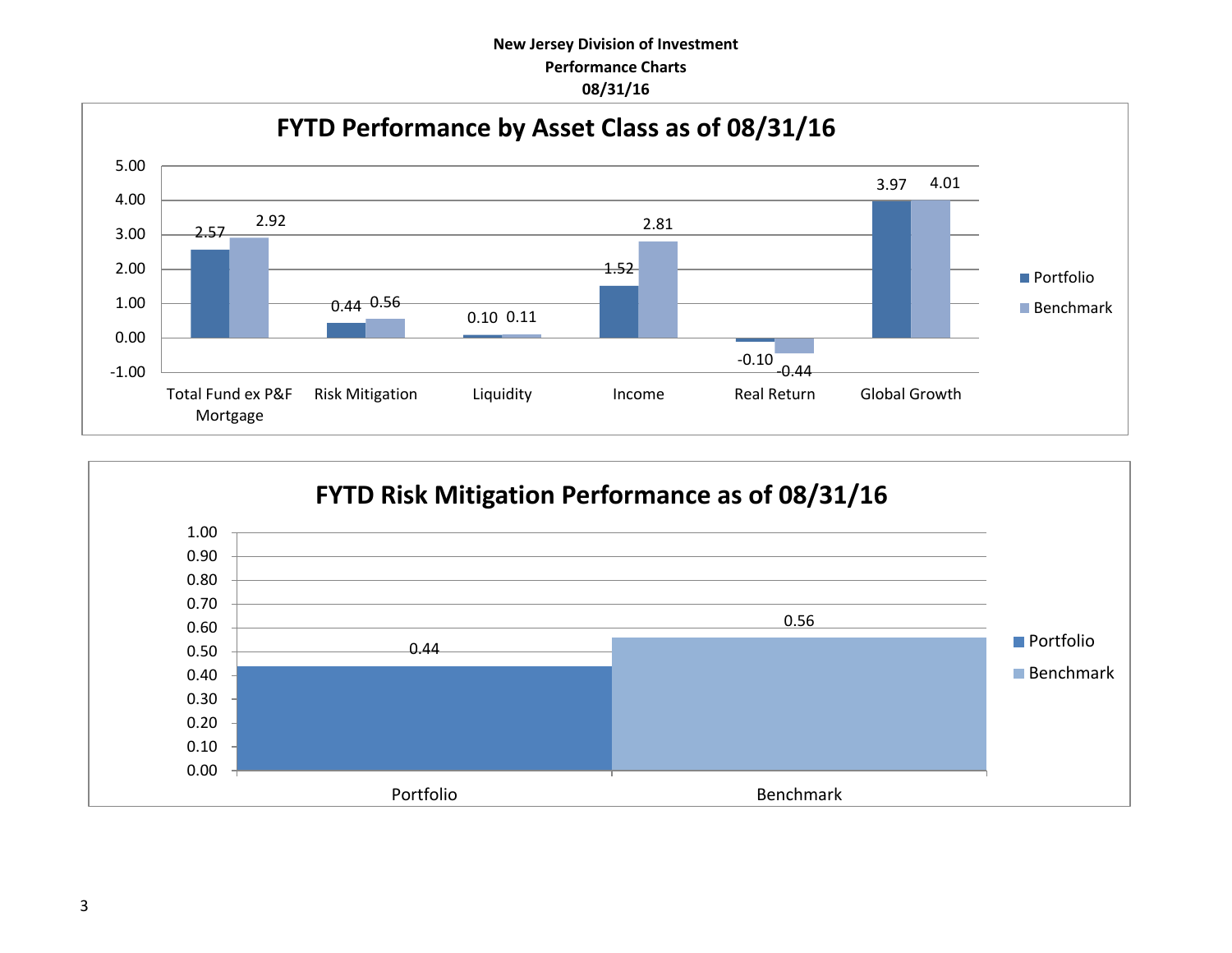

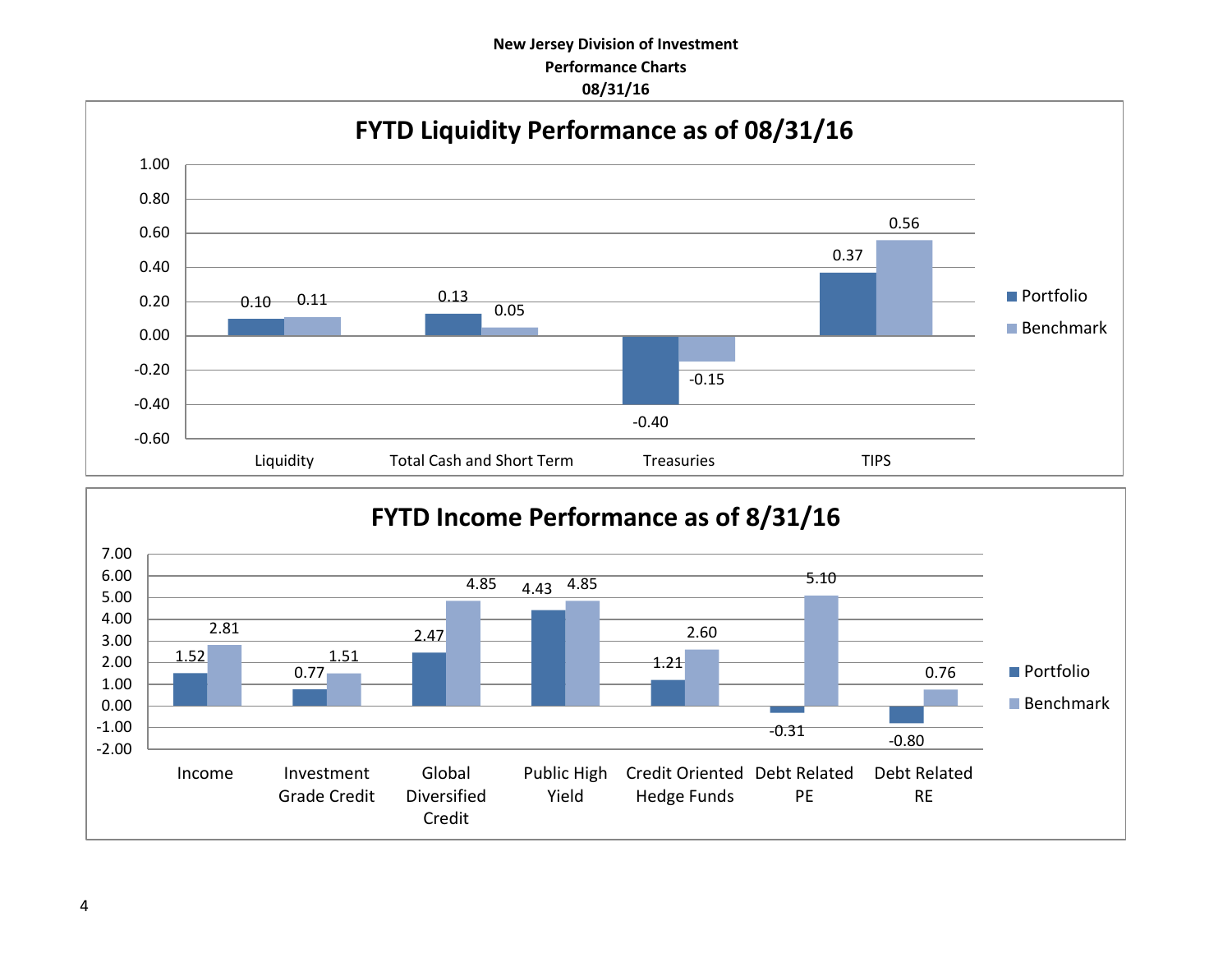



\*Reported on a 1 month lag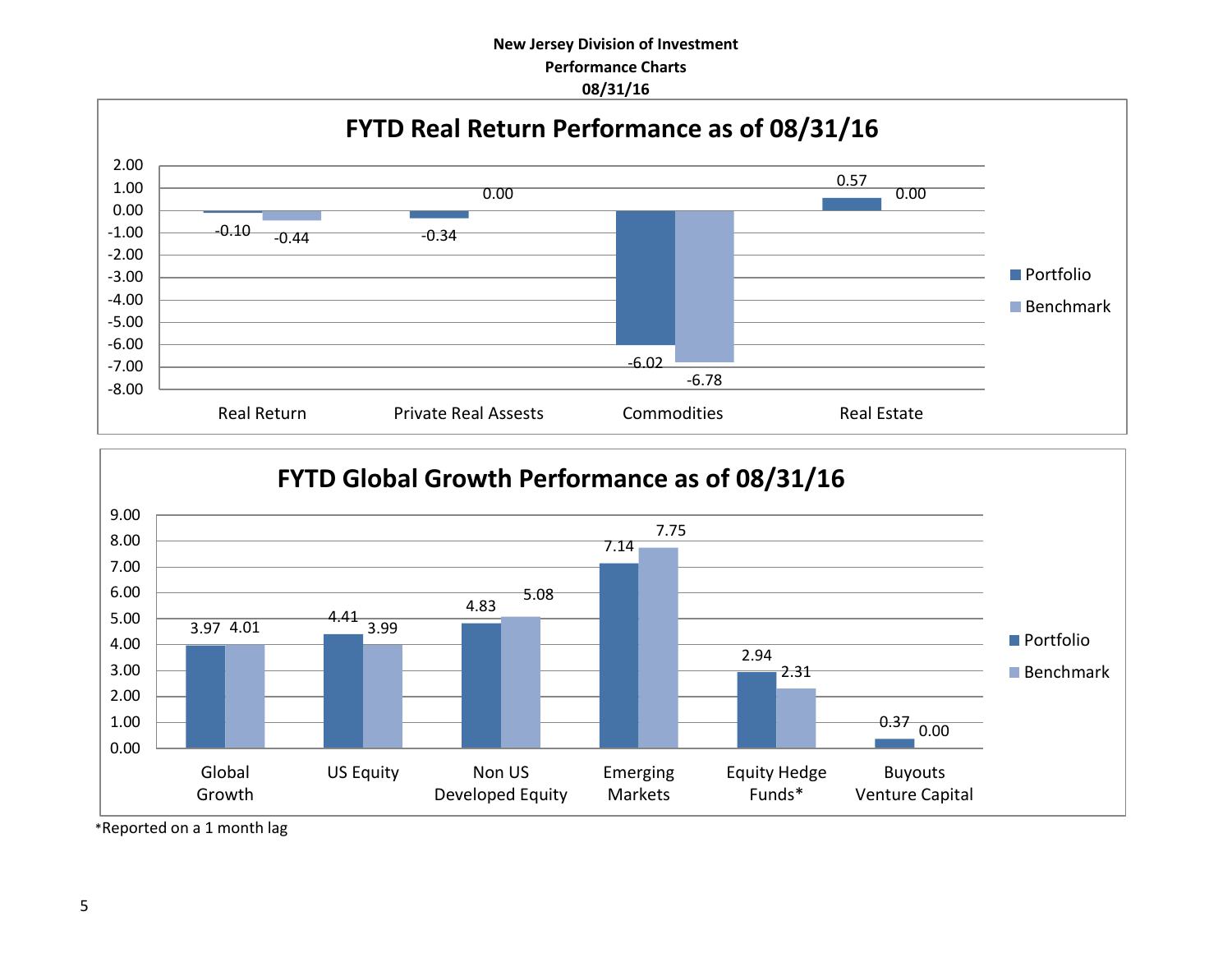#### **New Jersey Division of Investment**

**Pension Fund Performance Versus Benchmark**

| 08/31/16                                                          |         |             |            |        |         |         |          |
|-------------------------------------------------------------------|---------|-------------|------------|--------|---------|---------|----------|
|                                                                   | 1 month | <b>FYTD</b> | <b>YTD</b> | 1 Year | 3 Years | 5 Years | 10 Years |
| Domestic Equity with Cash, Hedges, Miscellaneous                  | 0.08    | 4.40        | 6.28       | 8.59   | 10.64   | 13.75   | 8.07     |
| S&P 1500 Composite                                                | 0.20    | 3.99        | 8.36       | 12.54  | 12.19   | 14.65   | 7.69     |
| Equity Only (Ex Cash)                                             | 0.08    | 4.41        | 6.23       | 8.54   | 10.81   | 13.94   | 8.23     |
| <b>Equity Only-Diversified Fund</b>                               | 0.23    | 4.03        | 7.21       | 9.82   | 11.15   | 14.00   |          |
| <b>Equity Only-Concentrated Fund</b>                              | (0.08)  | 4.77        | 5.48       | 7.55   | 10.66   | 14.14   |          |
| Domestic Fixed Income with Cash, Hedges, Miscellaneous            | 0.68    | 1.51        | 7.68       | 6.70   | 5.36    | 5.36    | 7.30     |
| <b>Fixed Income Blended Benchmark</b>                             | 0.82    | 2.58        | 10.69      | 8.57   | 5.12    | 5.14    | 6.53     |
| <b>Investment Grade</b>                                           | (0.06)  | 0.60        | 6.94       | 6.55   | 4.90    | 4.51    | 6.75     |
| <b>Investment Grade Blended Benchmark</b>                         | 0.01    | 1.15        | 8.35       | 8.13   | 5.10    | 5.33    | 6.89     |
| High Yield                                                        | 2.08    | 3.26        | 9.53       | 7.15   | 7.82    | 8.86    |          |
| <b>Barclays High Yield Index</b>                                  | 2.09    | 4.85        | 14.35      | 9.07   | 5.40    | 7.48    |          |
| International Equity with Cash, Hedges, Miscellaneous             | 0.54    | 5.51        | 5.07       | 3.56   | 2.02    | 2.58    | 1.34     |
| <b>MSCI All World Country Index (ex US)</b>                       | 0.63    | 5.61        | 4.53       | 2.92   | 2.03    | 3.31    | 2.04     |
| <b>Custom International Equity Markets Index</b>                  | 0.89    | 5.97        | 5.91       | 4.27   | 2.08    | 3.01    |          |
| Developed Markets Equity                                          | (0.10)  | 4.83        | 1.63       | 0.66   | 2.77    | 4.43    |          |
| Custom International Equity Developed Markets Index               | 0.08    | 5.08        | 1.77       | 0.44   | 2.35    | 4.53    |          |
| <b>Emerging Markets Equity</b>                                    | 1.97    | 7.14        | 16.01      | 11.84  | 1.02    | (0.37)  |          |
| Custom International Equity Emerging Markets Index                | 2.52    | 7.75        | 14.56      | 12.08  | 1.41    | 0.10    |          |
| <b>Alternative Investments</b>                                    | 0.10    | 0.52        | 2.66       | 1.69   | 8.04    | 7.50    | 4.76     |
| <b>Hedge Funds</b>                                                | 0.46    | 1.30        | (1.05)     | (4.88) | 3.24    | 4.06    | 3.01     |
| HFRI Fund of Funds Composite (one month lag)                      | 1.51    | 1.04        | (1.52)     | (4.16) | 2.09    | 1.86    | 1.76     |
| Private Equity                                                    | 0.28    | 0.30        | 4.80       | 5.93   | 15.82   | 13.43   | 9.38     |
| Cambridge Associates (Data only available quarterly) <sup>1</sup> | 0.00    | 0.00        | 0.72       | 3.16   | 10.90   | 11.54   | 7.70     |
| <b>Real Estate</b>                                                | (0.64)  | 0.39        | 7.62       | 11.20  | 12.28   | 12.02   | 3.53     |
| Real Estate Index (Data only available quarterly) <sup>1</sup>    | 0.00    | 0.00        | 5.12       | 12.62  | 12.59   | 12.10   | 7.68     |
| <b>Real Assets/Commodities</b>                                    | (0.28)  | (1.50)      | 2.02       | (2.55) | (2.90)  | (3.93)  |          |
| <b>Bloomberg Commodity Index</b>                                  | (1.76)  | (6.78)      | 5.57       | (8.76) | (13.98) | (12.75) |          |
| Plan Cash <sup>2</sup>                                            | 0.08    | 0.15        | 1.03       | 1.61   | 1.07    | 0.71    | 1.38     |
| <b>US Treasury Bills (3 month)</b>                                | 0.02    | 0.05        | 0.17       | 0.18   | 0.08    | 0.07    | 0.88     |
| <b>Total Pension Fund</b>                                         | 0.27    | 2.54        | 4.77       | 4.72   | 6.92    | 7.77    |          |
| <b>Total Pension Fund ex Police and Fire Mortgages</b>            | 0.27    | 2.57        | 4.82       | 4.80   | 6.96    | 7.84    | 5.96     |
| <b>Total Fund Benchmark</b>                                       | 0.59    | 2.92        | 6.02       | 6.52   | 6.67    | 7.31    |          |

**<sup>1</sup>Cambridge Associates & NCREIF (NPI) Benchmarks are only reported on an quarterly basis, non quarter-end months are reported as 0%**

**2 The cash aggregate comprises the seven plan cash accounts**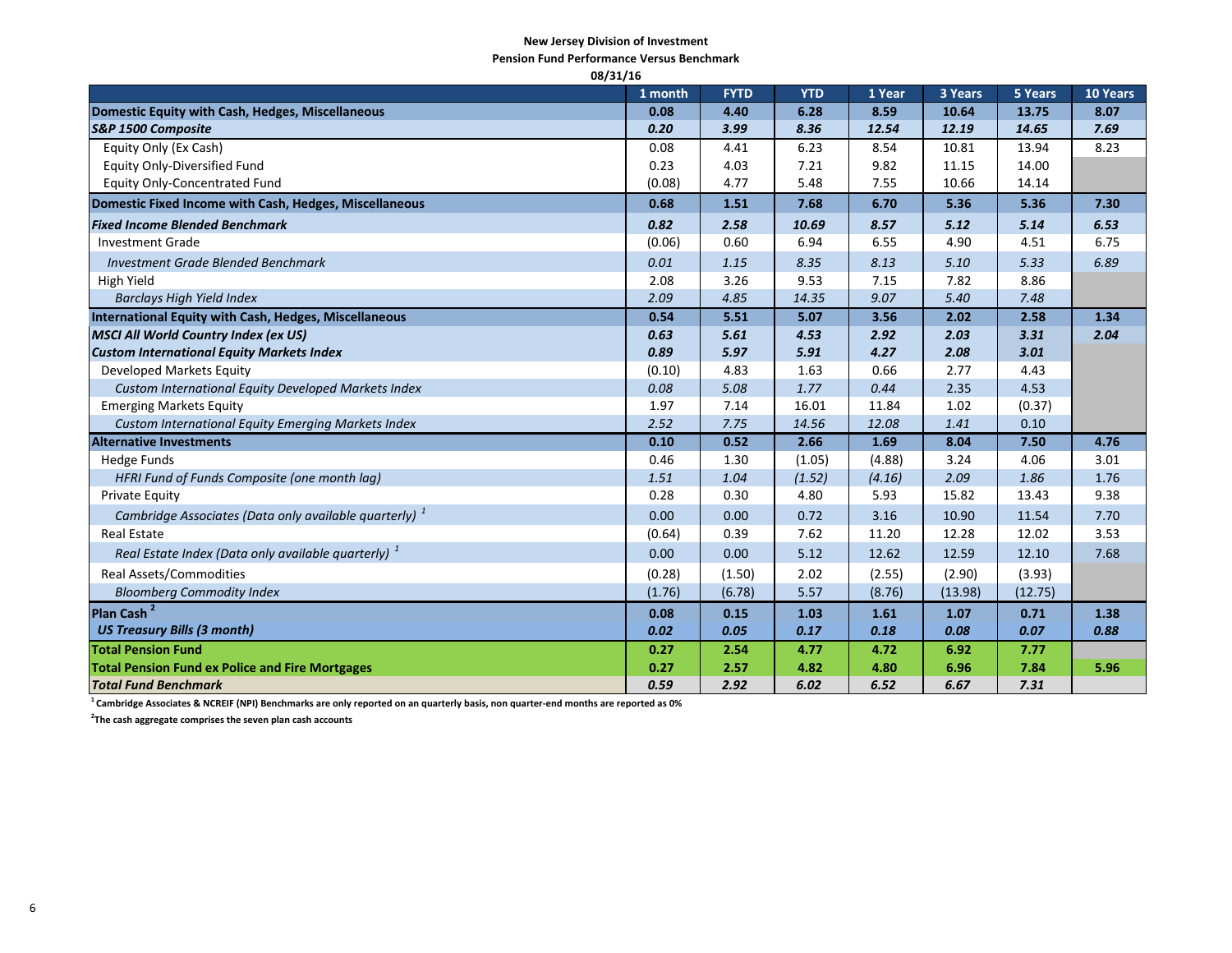## **New Jersey Division of Investment Domestic Equity August 31, 2016**

### **Top Holdings**

|                              | % of             |
|------------------------------|------------------|
| Company                      | <b>Portfolio</b> |
| <b>APPLE INC</b>             | 3.12             |
| <b>ALPHABET INC</b>          | 2.87             |
| <b>MICROSOFT CORP</b>        | 2.50             |
| <b>FACEBOOK INC</b>          | 2.10             |
| <b>WALT DISNEY CO</b>        | 2.08             |
| <b>EXXON MOBIL</b>           | 1.81             |
| <b>JOHNSON &amp; JOHNSON</b> | 1.74             |
| <b>WELLS FARGO</b>           | 1.69             |
| AMAZON.COM                   | 1.52             |
| <b>JPMORGAN CHASE</b>        | 1.52             |

## **Portfolio Sector Weightings**

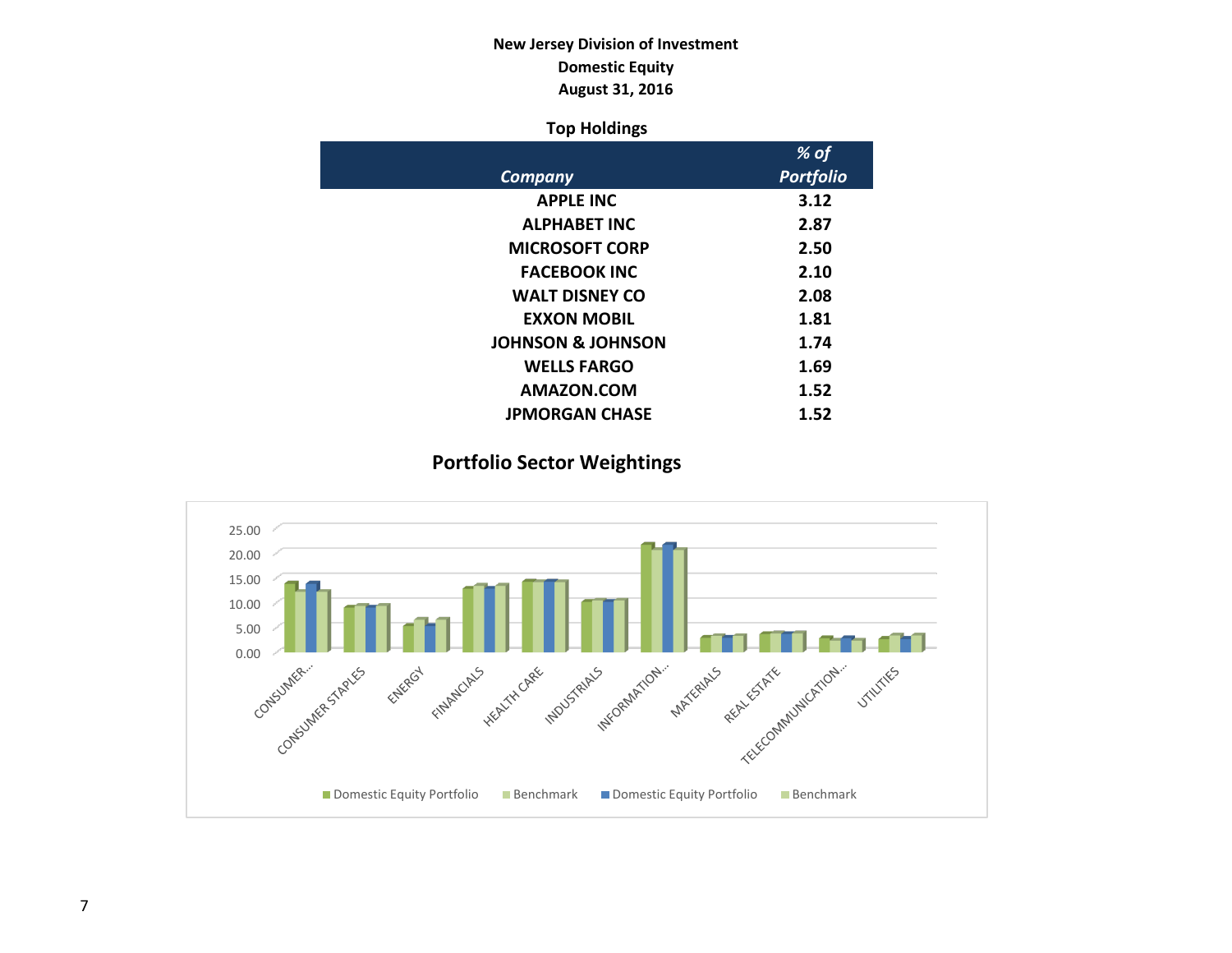### **New Jersey Division of Investment Investment Grade Portfolio August 31, 2016**

|                               | <b>Portfolio</b> | Benchmark <sup>(1)</sup> Difference |          |            | Issuer Name <sup>(2)</sup> | <b>Market Valu</b> |
|-------------------------------|------------------|-------------------------------------|----------|------------|----------------------------|--------------------|
| S & P's Quality Rating        | $AA-3I$          | A+                                  | N/A      |            | U.S. Treasury              | 13.23%             |
| Coupon (%)                    | 3.79             | 4.82                                | $-1.03$  | ITII       | U.S. Tips                  | 10.92%             |
| Current Yield                 | 3.21             | 3.86                                | $-0.65$  | <b>ONT</b> | Prov of Ontario            | 3.99%              |
| <b>IDuration</b>              | 6.84             | 6.46                                | 0.38     | IMP        | <b>Prov of Manitoba</b>    | 3.97%              |
| <b>Option Adjusted Spread</b> | 86.15            | 120.69                              | $-34.54$ |            | IAT & T                    | 3.81%              |
| Convexity                     | 0.32             | 1.69                                | $-1.37$  | <b>AID</b> | Aid to Israel              | 3.13%              |
| Maturity (yrs)                | 8.02             | 9.09                                | $-1.07$  | ΙQ         | Prov of Quebec             | 2.94%              |

 $*$ This is a custom benchmark

| <b>Maturities</b> | <b>Portfolio</b> | Benchmark <sup>(1)</sup> |
|-------------------|------------------|--------------------------|
| $0-5$ yr          | 29.90            | 0.34                     |
| $5-10$ yr         | 47.92            | 0.68                     |
| $10-15$ yr        | 13.13            | 9.87                     |
| 15-20yr           | 1.91             | 11.29                    |
| 20-25yr           | 1.16             | 24.62                    |
| 25-30yr           | 4.13             | 48.72                    |
| $>30$ yr          | 0.32             | 3.11                     |
| Unclassified      | 1.52             | 1.37                     |

(1) Barclay's Gov/Credit Long

(2) Includes all affiliated entities

(3) Excluding US Treasuries and Tips

| <b>Portfolio</b> | Benchmark <sup>(1)</sup> Difference |          |              | <b>Issuer Name<sup>(2)</sup></b> | Market Value [%] |
|------------------|-------------------------------------|----------|--------------|----------------------------------|------------------|
| $AA-3$           | A+                                  | N/A      |              | U.S. Treasury                    | 13.23%           |
| 3.79             | 4.82                                | $-1.03$  | TII          | U.S. Tips                        | 10.92%           |
| 3.21             | 3.86                                | $-0.65$  | <b>ONT</b>   | Prov of Ontario                  | 3.99%            |
| 6.84             | 6.46                                | 0.38     | <b>MP</b>    | Prov of Manitoba                 | 3.97%            |
| 86.15            | 120.69                              | $-34.54$ |              | <b>AT &amp; T</b>                | 3.81%            |
| 0.32             | 1.69                                | $-1.37$  | <b>AID</b>   | Aid to Israel                    | 3.13%            |
| 8.02             | 9.09                                | $-1.07$  | Q            | Prov of Quebec                   | 2.94%            |
| ۰k               |                                     |          | ORCL         | Oracle                           | 2.81%            |
|                  |                                     |          | <b>BRCOL</b> | Prov of Brit Columbia            | 2.73%            |
|                  |                                     |          | <b>QHEL</b>  | <b>Hydro Quebec</b>              | 2.42%            |

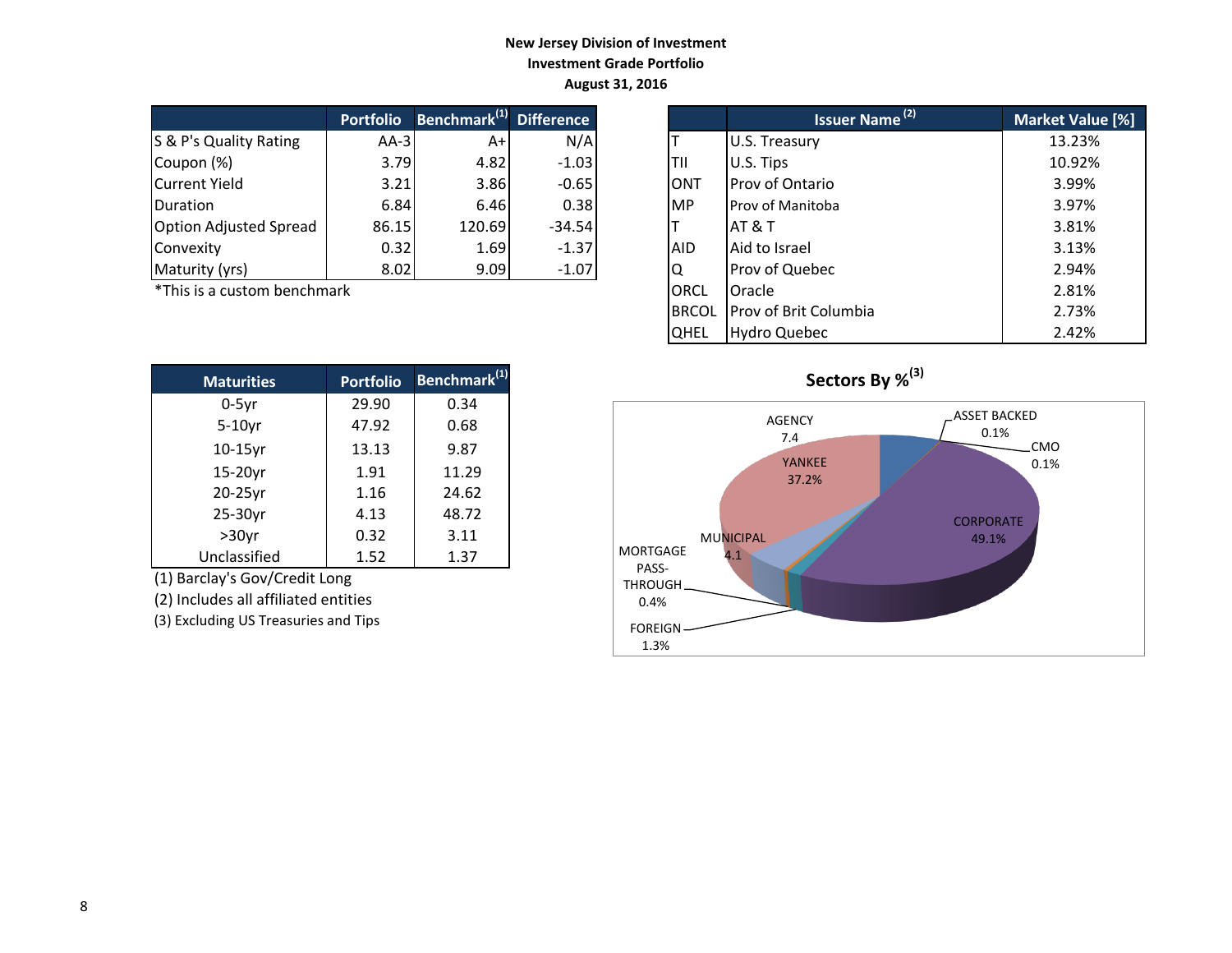## **New Jersey Division of Investment International Equity 08/31/16**

### **Top Holdings**

|                                      | % of             |
|--------------------------------------|------------------|
| Company                              | <b>Portfolio</b> |
| <b>NESTLE SA</b>                     | 1.27             |
| ROCHE HOLDING                        | 1.20             |
| <b>NOVARTIS</b>                      | 1.16             |
| <b>SAMSUNG ELECTRONICS</b>           | 1.05             |
| <b>TAIWAN SEMICONDUCTOR</b>          | 0.95             |
| <b>TOYOTA MOTOR CORP</b>             | 0.90             |
| <b>TENCENT HOLDINGS</b>              | 0.80             |
| <b>ISHARES MSCI EMERGING MARKETS</b> | 0.78             |
| <b>BAYER AG</b>                      | 0.73             |
| <b>CHINA CONSTRUCTION BANK</b>       | 0.73             |

## **Portfolio Sector Weightings**

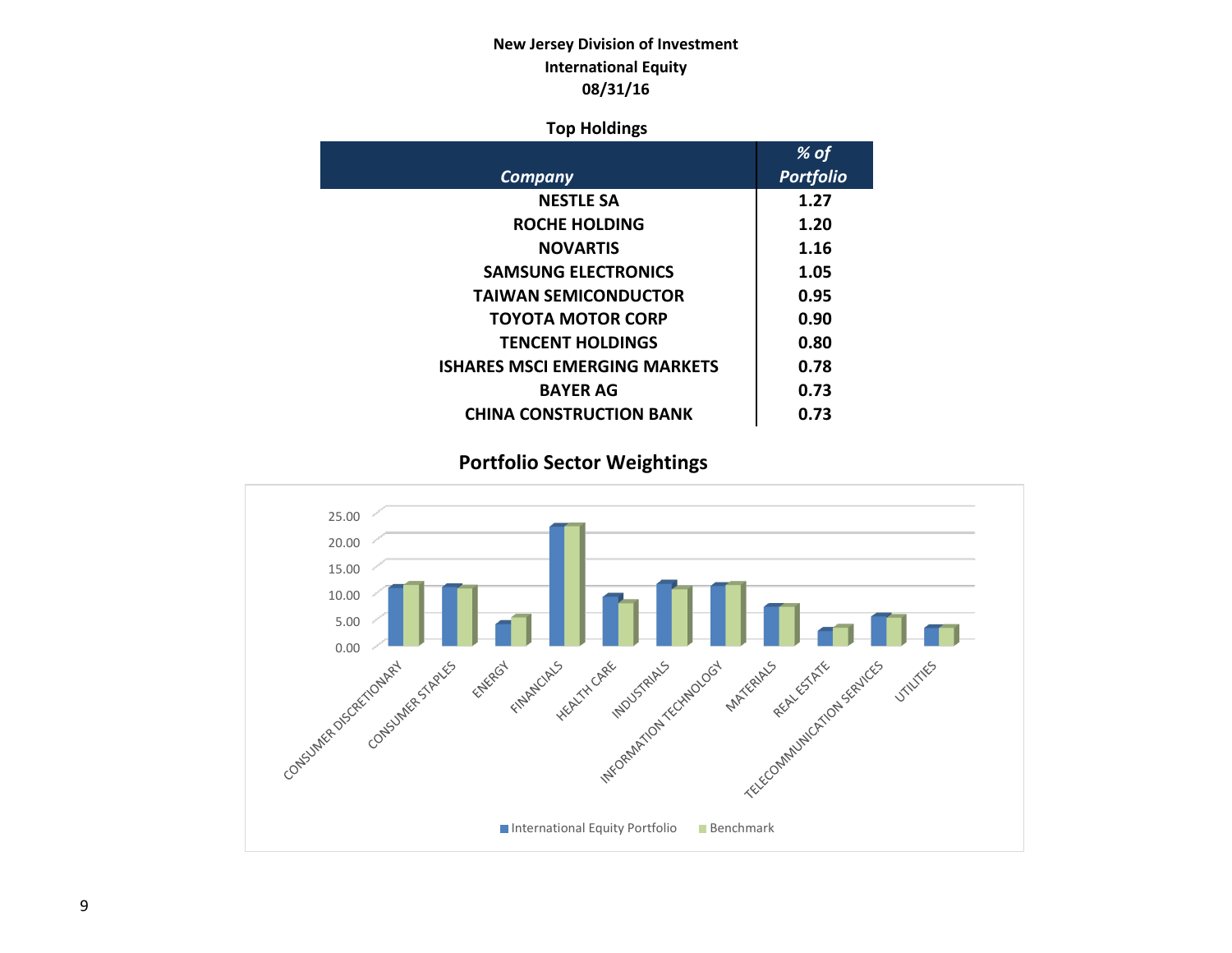#### **New Jersey Division of Investment International Equity Exposure by Country 08/31/16**

|                           |         |          | <b>Custom</b> |          | <b>Net Foreign</b> |                                |               |          | <b>Custom</b> |       | <b>Net Foreign</b> |
|---------------------------|---------|----------|---------------|----------|--------------------|--------------------------------|---------------|----------|---------------|-------|--------------------|
|                           |         |          | International |          | <b>Currency</b>    |                                |               |          | International |       | Currency           |
|                           | Equity  | % Equity | <b>Index</b>  | Hedge    | <b>Exposure</b>    |                                | <b>Equity</b> | % Equity | <b>Index</b>  | Hedge | <b>Exposure</b>    |
| <b>Developed Markets:</b> |         |          |               |          |                    | <b>Emerging Markets:</b>       |               |          |               |       |                    |
| Developed - Euro          |         |          |               |          |                    | EM - Global                    | 0.0           | 0.0%     | 0.0%          |       | 0.0                |
| Austria                   | 11.7    | 0.1%     | 0.1%          |          | 11.7               | EM - Europe/Middle East/Africa |               |          |               |       |                    |
| Belgium                   | 105.6   | 0.9%     | 0.8%          |          | 105.6              | <b>Bahrain</b>                 | 0.9           | 0.0%     | 0.0%          |       | 0.9                |
| Finland                   | 61.4    | 0.5%     | 0.6%          |          | 61.4               | Cyprus                         | 0.1           | 0.0%     | 0.0%          |       | 0.1                |
| France                    | 625.0   | 5.4%     | 5.2%          |          | 625.0              | <b>Czech Republic</b>          | 22.5          | 0.2%     | 0.1%          |       | 22.5               |
| Germany                   | 678.9   | 5.8%     | 5.6%          |          | 678.9              | Egypt                          | 17.3          | 0.1%     | 0.1%          |       | 17.3               |
| Ireland                   | 42.2    | 0.4%     | 0.3%          |          | 42.2               | Greece                         | 6.2           | 0.1%     | 0.1%          |       | 6.2                |
| Luxembourg                | 1.7     | 0.0%     | 0.0%          |          | 1.7                | Hungary                        | 33.0          | 0.3%     | 0.1%          |       | 33.0               |
| Italy                     | 145.5   | 1.3%     | 1.0%          |          | 145.5              | Kazakhstan                     | 0.8           | 0.0%     | 0.0%          |       | 0.8                |
| Monaco                    | 0.1     | 0.0%     | 0.0%          |          | 0.1                | Morocco                        | 1.5           | 0.0%     | 0.0%          |       | 1.5                |
| Netherlands               | 256.0   | 2.2%     | 2.1%          |          | 256.0              | Poland                         | 45.0          | 0.4%     | 0.4%          |       | 45.0               |
| Portugal                  | 11.3    | 0.1%     | 0.1%          |          | 11.3               | Qatar                          | 11.9          | 0.1%     | 0.3%          |       | 11.9               |
| Spain                     | 201.0   | 1.7%     | 1.9%          |          | 201.0              | Russia                         | 131.5         | 1.1%     | 1.0%          |       | 131.5              |
| Euro Currency             |         |          |               | $-473.3$ | $-473.3$           | South Africa                   | 256.2         | 2.2%     | 2.6%          |       | 256.2              |
| Developed - Non-Euro      |         |          |               |          |                    | Turkey                         | 89.4          | 0.8%     | 0.4%          |       | 89.4               |
| Australia                 | 540.7   | 4.6%     | 4.5%          |          | 540.7              | Ukraine                        | 0.4           | 0.0%     | 0.0%          |       | 0.4                |
| Canada                    | 680.0   | 5.8%     | 6.0%          |          | 680.0              | <b>United Arab Emirates</b>    | 17.1          | 0.1%     | 0.3%          |       | 17.1               |
| Denmark                   | 146.3   | 1.3%     | 1.2%          |          | 146.3              | EM - Latam                     |               |          |               |       |                    |
| Hong Kong                 | 265.3   | 2.3%     | 2.1%          |          | 265.3              | Argentina                      | 36.5          | 0.3%     | 0.0%          |       | 36.5               |
| Israel                    | 66.3    | 0.6%     | 0.5%          |          | 66.3               | <b>Brazil</b>                  | 311.4         | 2.7%     | 2.5%          |       | 311.4              |
| Japan                     | 1,852.0 | 15.9%    | 14.8%         | $-24.2$  | 1,827.9            | Chile                          | 25.7          | 0.2%     | 0.4%          |       | 25.7               |
| New Zealand               | 1.9     | 0.0%     | 0.1%          |          | 1.9                | Colombia                       | 6.1           | 0.1%     | 0.2%          |       | 6.1                |
| Norway                    | 61.3    | 0.5%     | 0.4%          |          | 61.3               | Mexico                         | 162.9         | 1.4%     | 1.3%          |       | 162.9              |
| Singapore                 | 81.5    | 0.7%     | 0.8%          |          | 81.5               | Panama                         | 9.4           | 0.1%     | 0.0%          |       | 9.37               |
| Sweden                    | 214.7   | 1.8%     | 1.7%          |          | 214.7              | Peru                           | 29.7          | 0.3%     | 0.1%          |       | 29.7               |
| Switzerland               | 711.9   | 6.1%     | 5.6%          |          | 711.9              | EM - Asia ex Japan             |               |          |               |       |                    |
| United Kingdom            | 1,366.4 | 11.7%    | 11.6%         | $-65.5$  | 1,300.9            | China                          | 758.0         | 6.5%     | 8.6%          |       | 758.0              |
|                           |         |          |               |          |                    | India                          | 279.0         | 2.4%     | 2.7%          |       | 279.0              |
|                           |         |          |               |          |                    | Indonesia                      | 157.5         | 1.4%     | 0.9%          |       | 157.5              |
|                           |         |          |               |          |                    | Korea                          | 502.1         | 4.3%     | 5.0%          |       | 502.1              |
|                           |         |          |               |          |                    | Malaysia                       | 47.1          | 0.4%     | 0.9%          |       | 47.1               |
|                           |         |          |               |          |                    | Pakistan                       | 29.7          | 0.3%     | 0.0%          |       | 29.7               |
|                           |         |          |               |          |                    | Philippines                    | 76.0          | 0.7%     | 0.5%          |       | 76.0               |

Taiwan 357.1 3.1% 4.0% 357.1<br>Thailand 35.8 0.7% 0.8% 85.8

Thailand 85.8 0.7% 0.8%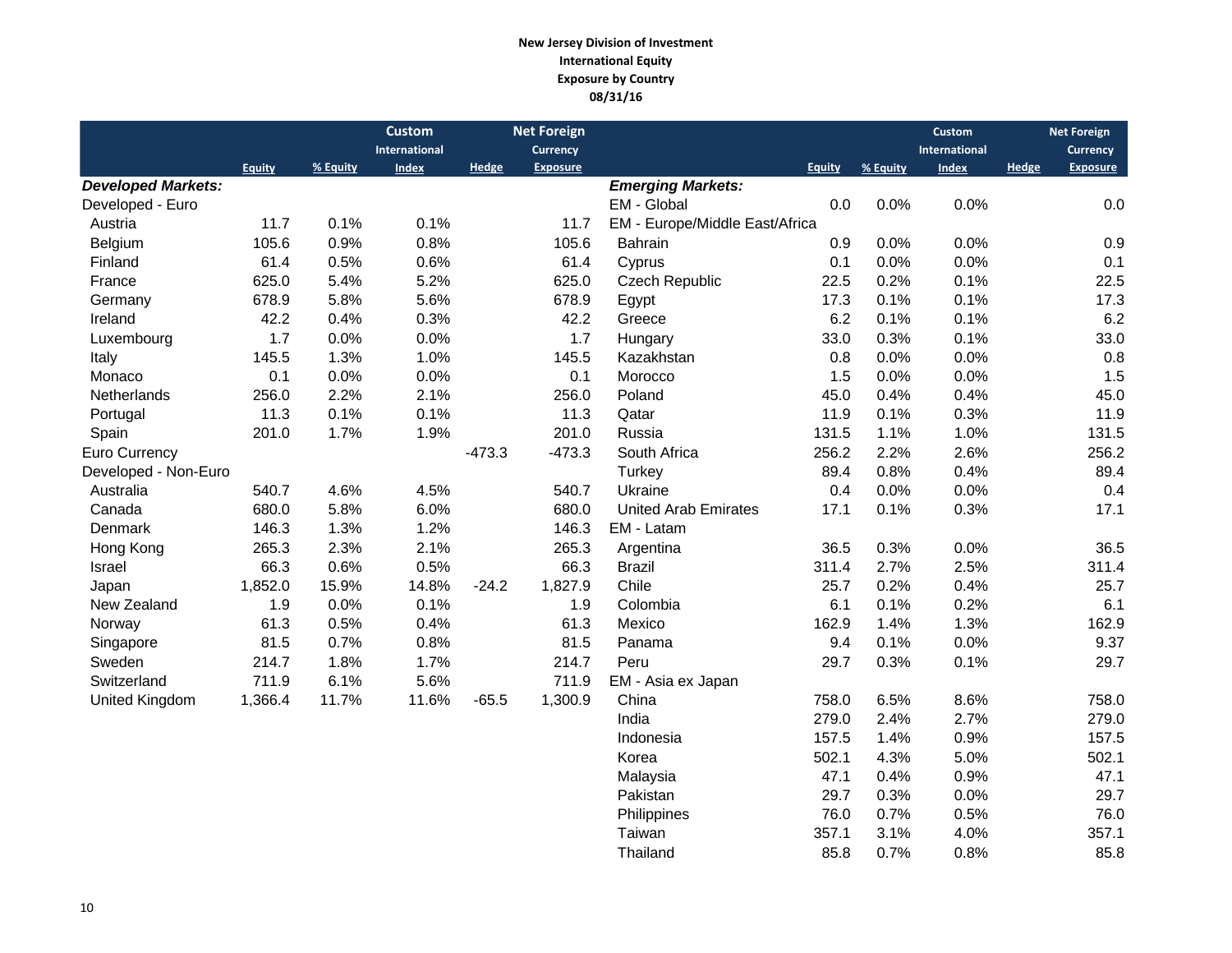## **New Jersey Division of Investment Cash Management Fund**

|                            | <b>PARTICIPATION</b> |                   |  |  |  |  |
|----------------------------|----------------------|-------------------|--|--|--|--|
|                            | <b>VALUE</b>         | <b>PERCENTAGE</b> |  |  |  |  |
| <b>STATF</b>               | \$9,888              | 82.79%            |  |  |  |  |
| <b>NON-STATE</b>           | \$2,144              | 17.21%            |  |  |  |  |
| TOTAL*                     | \$12,032             | 100.00%           |  |  |  |  |
| Dollar amounts in millions |                      |                   |  |  |  |  |

## **08/31/16 PARTICIPATION**

### **PORTFOLIO ANNUALIZED INTEREST RATES**

| <b>DATE</b>           | <b>STATE</b>                                                                        | <b>NON-STATE</b>      | <b>AVG. DAYS</b>                                                 |                          | Percentage | 8/31/2016        |
|-----------------------|-------------------------------------------------------------------------------------|-----------------------|------------------------------------------------------------------|--------------------------|------------|------------------|
| 8/31/2016             | 0.48%                                                                               | 0.42%                 | 86                                                               |                          |            |                  |
|                       | $\blacksquare$ 2.41% $\blacksquare$ 0.85% $\blacksquare$ 2.53% $\blacksquare$ 0.10% |                       |                                                                  | <b>JUST NOTES</b>        | 40.65%     | \$4,889,231,194  |
| 17.92%                |                                                                                     |                       |                                                                  | <b>COMM PAPER</b>        | 35.54%     | \$4,273,806,801  |
|                       |                                                                                     | $\blacksquare$ 40.65% | <b>UST NOTES</b>                                                 | <b>CERT. OF DEPOSIT</b>  | 17.92%     | \$2,155,000,000  |
|                       |                                                                                     |                       | <b>COMM PAPER</b><br><b>CERT. OF DEPOSIT</b><br><b>UST BILLS</b> | IUST BILLS               | 2.53%      | \$304,702,071    |
|                       |                                                                                     |                       |                                                                  | <b>IGOVT AGENCY</b>      | 2.41%      | \$289,562,644    |
|                       |                                                                                     |                       | <b>GOVT AGENCY</b>                                               | <b>CORPORATE BONDS</b>   | 0.85%      | \$102,170,430    |
|                       |                                                                                     |                       | <b>CORPORATE BONDS</b><br><b>STATE STREET STIF</b>               | <b>STATE STREET STIF</b> | 0.10%      | \$12,509,273     |
| $\blacksquare$ 35.54% |                                                                                     |                       |                                                                  | <b>TOTAL</b>             | 100%       | \$12,026,982,413 |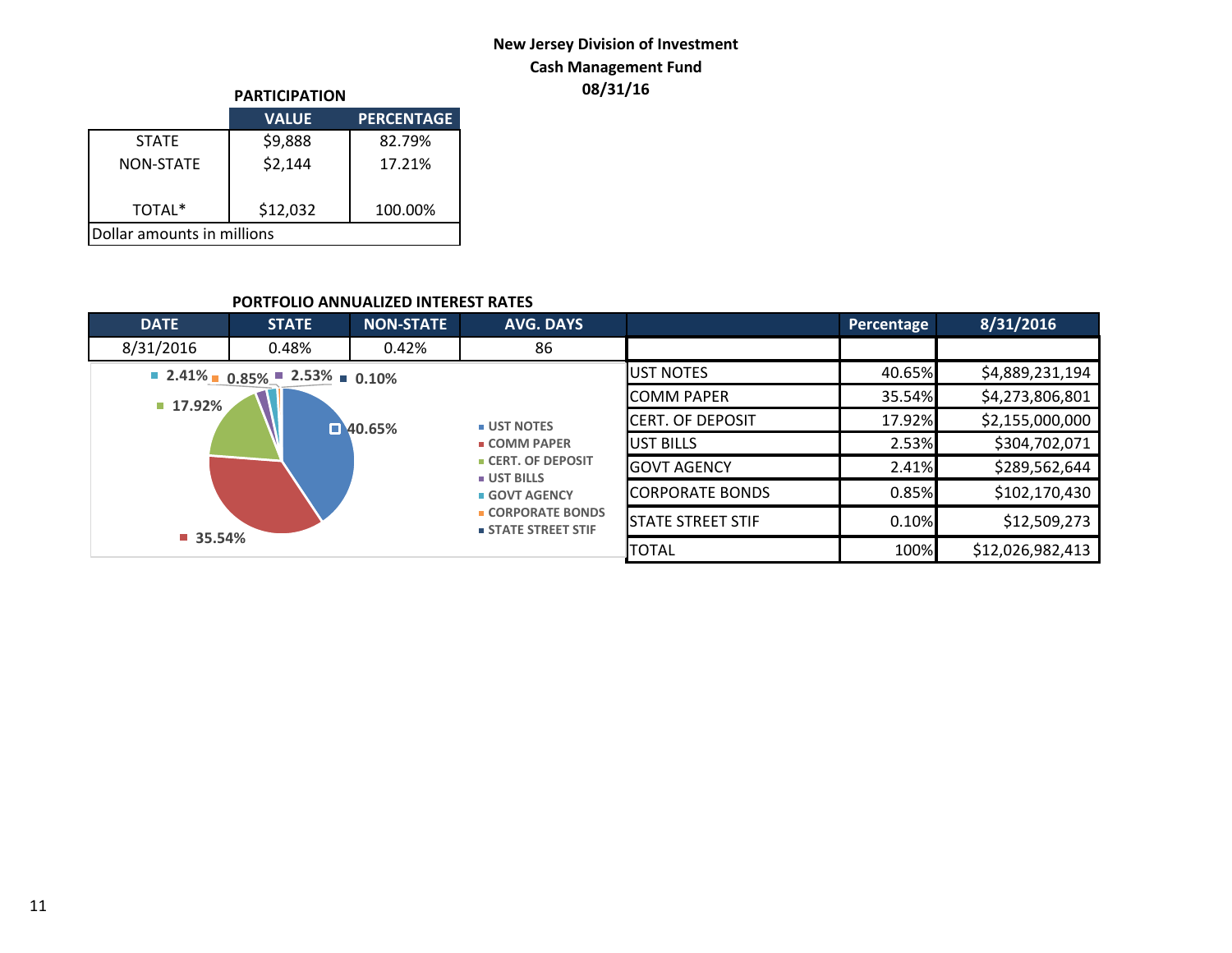#### State Investment Council Regulation Violations and Other Reportable Matters August 31, 2016

|                      |                                     | <b>Newly Reported Violations</b>                     |                |  |  |  |  |
|----------------------|-------------------------------------|------------------------------------------------------|----------------|--|--|--|--|
| Date of<br>Violation | Regulation<br>Violated              | Description of Violation                             | Date Corrected |  |  |  |  |
|                      | There are no reportable violations. |                                                      |                |  |  |  |  |
|                      |                                     |                                                      |                |  |  |  |  |
|                      |                                     | Status of Outstanding Violations Previously Reported |                |  |  |  |  |
| Date of<br>Violation | Regulation<br>Violated              | Description of Violation                             | Date Corrected |  |  |  |  |
|                      |                                     | There are no outstanding matters.                    |                |  |  |  |  |
|                      |                                     |                                                      |                |  |  |  |  |
|                      |                                     | <b>Other Reportable Matters</b>                      |                |  |  |  |  |
|                      |                                     | Description                                          |                |  |  |  |  |
|                      |                                     | There are no other reportable matters.               |                |  |  |  |  |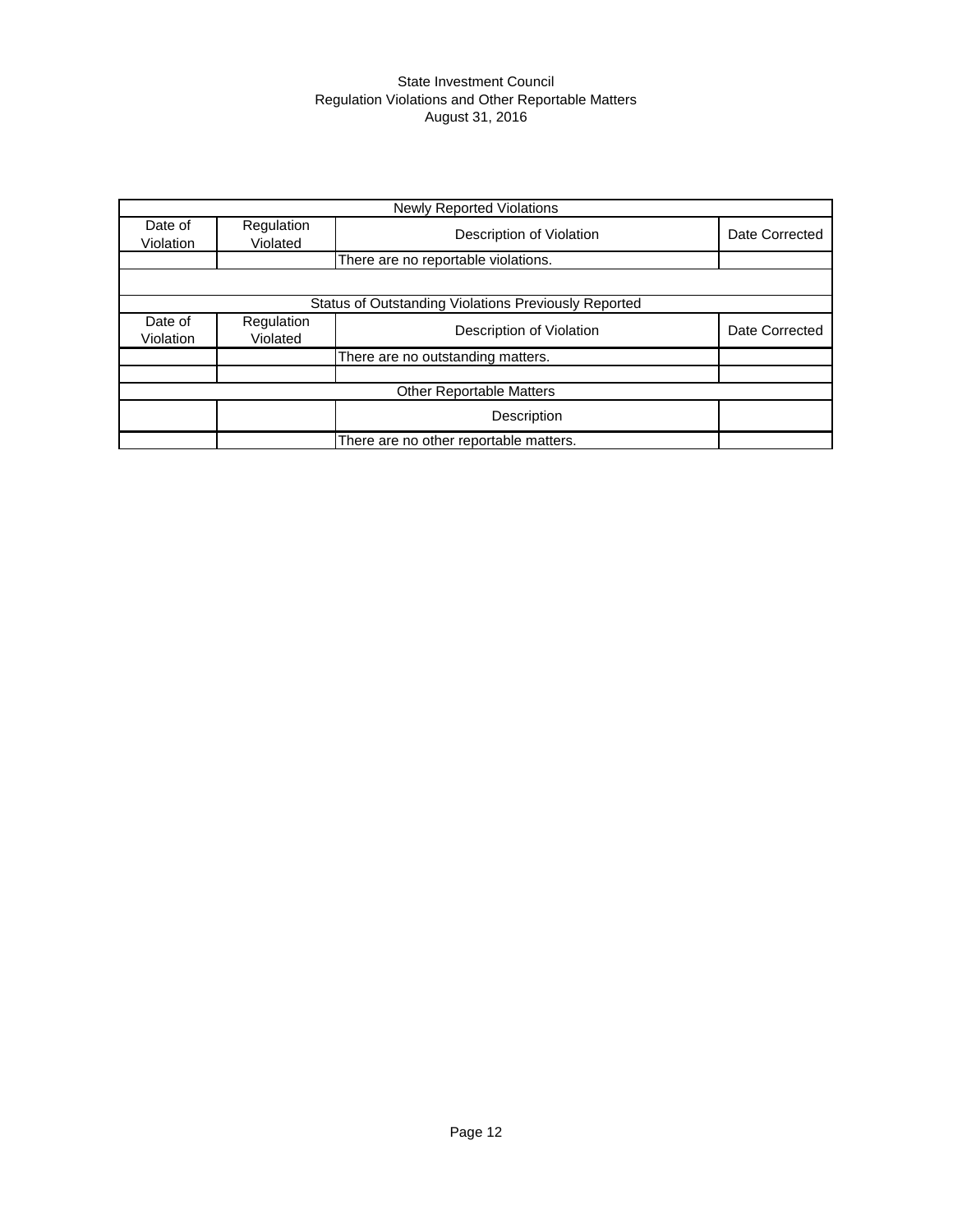#### **Alternative Investments as of August 31, 2016**

Presents underlying fund level information including the Portfolio's original commitments, funded amounts to date, remaining commitments and the distributions to date.

|                                                    |                   |                           | Aug-16        | А                                  |                                      | в                              | C                                        | $=(B+C)$           | $=(B+C)/A$                            |
|----------------------------------------------------|-------------------|---------------------------|---------------|------------------------------------|--------------------------------------|--------------------------------|------------------------------------------|--------------------|---------------------------------------|
|                                                    | Inception<br>Date | Last<br>Valuation<br>Date | Commitment    | Amount<br>Contributed <sub>1</sub> | <b>Unfunded</b><br><b>Commitment</b> | <b>Current Market</b><br>Value | <b>Total</b><br>Distributed <sup>2</sup> | <b>Total Value</b> | <b>Total Value</b><br><b>Multiple</b> |
| <b>Private Equity</b>                              |                   |                           |               |                                    |                                      |                                |                                          |                    |                                       |
| <b>Co-Investments</b>                              |                   |                           | 1,675,000,000 | 837,561,649                        | 844,373,976                          | 856,358,775                    | 543,751,918                              | 1,400,110,693      | 1.67                                  |
| NB/NJ Custom Investment Fund II                    | Apr-12            | Jun-16                    | 200,000,000   | 156,548,943                        | 43,451,057                           | 155,567,654                    | 162,593,733                              | 318, 161, 387      | 2.03                                  |
| NJ Roark Co-Invest Fund III LLC                    | Jan-14            | Jun-16                    | 75,000,000    | 15,102,418                         | 59,897,582                           | 19,569,270                     | 3,574,038                                | 23,143,308         | 1.53                                  |
| SONJ Private Opportunities Fund II, L.P.           | Nov-07            | Jun-16                    | 1,300,000,000 | 569,251,078                        | 737,684,547                          | 659,523,548                    | 281,351,557                              | 940,875,105        | 1.65                                  |
| SONJ Private Opportunities Fund, L.P.              | Sep-06            | Jun-16                    | 100,000,000   | 96,659,210                         | 3,340,790                            | 21,698,304                     | 96,232,590                               | 117,930,893        | 1.22                                  |
| <b>Distressed Debt</b>                             |                   |                           | 1,677,807,307 | 1,150,676,111                      | 693,988,247                          | 511,101,081                    | 1,036,112,656                            | 1,547,213,737      | 1.34                                  |
| Avenue Asia Special Situations Fund IV             | Aug-06            | Jun-16                    | 30,000,000    | 26,283,722                         | $\Omega$                             | 3,836,933                      | 23,828,811                               | 27,665,744         | 1.05                                  |
| Avenue Special Situations Fund V, LP               | May-07            | Jun-16                    | 200,000,000   | 200,000,000                        | $\Omega$                             | 3,071,979                      | 263,184,545                              | 266,256,524        | 1.33                                  |
| Avenue Special Situations IV                       | Nov-05            | Jun-16                    | 20,000,000    | 20,000,000                         | $\Omega$                             | 157,965                        | 27,969,988                               | 28,127,953         | 1.41                                  |
| Catalyst Fund LP V                                 | <b>Nov-15</b>     | $Jul-16$                  | 100,000,000   | 22,500,000                         | 77,500,000                           | 21,088,440                     | 1,747,736                                | 22,836,176         | 1.01                                  |
| Centerbridge Capital Partners II, L.P.             | May-11            | Jun-16                    | 100,000,000   | 136,234,854                        | 15,970,474                           | 75,401,482                     | 68,282,159                               | 143,683,641        | 1.05                                  |
| Centerbridge Capital Partners, L.P.                | Jun-06            | Jun-16                    | 80,000,000    | 124,950,045                        | 5,843,348                            | 44,385,532                     | 184,398,395                              | 228,783,927        | 1.83                                  |
| GoldenTree NJ Distressed Fund 2015 GP LLC          | Feb-16            | Jun-16                    | 300,000,000   | 74,000,000                         | 226,000,000                          | 74,268,176                     | $\Omega$                                 | 74,268,176         | 1.00                                  |
| HIG Bayside Debt & LBO II                          | May-08            | Jun-16                    | 100,000,000   | 100,033,335                        | 14,799,636                           | 79,500,557                     | 72,002,141                               | 151,502,698        | 1.51                                  |
| KPS Special Situations Fund III, LP                | May-07            | Jun-16                    | 25,000,000    | 24,683,790                         | 11,817,920                           | 10,220,028                     | 34,084,322                               | 44,304,350         | 1.79                                  |
| KPS Special Situations Fund IV, LP                 | Apr-13            | Jun-16                    | 200,000,000   | 20,252,935                         | 188,690,184                          | 14,524,763                     | 13,103,819                               | 27,628,581         | 1.36                                  |
| MatlinPatterson Global Opps. Ptnrs. III            | <b>Jun-07</b>     | Jun-16                    | 100,000,000   | 103,378,178                        | 4,336,976                            | 67,430,371                     | 59,425,576                               | 126,855,947        | 1.23                                  |
| MHR Institutional Partners III, L.P.               | May-07            | $Jul-16$                  | 75,000,000    | 79,500,000                         | 26,153,979                           | 30,400,693                     | 78,030,061                               | 108,430,754        | 1.36                                  |
| MHR Institutional Partners IV, L.P.                | $Jul-14$          | $Jul-16$                  | 100,000,000   | 22,000,000                         | 83,000,000                           | 15,804,679                     | 5,225,183                                | 21,029,862         | 0.96                                  |
| TPG Financial Partners, L.P.                       | May-08            | Jun-16                    | 47,807,307    | 35,285,615                         | 104,477                              | 6,033,154                      | 30,108,734                               | 36,141,888         | 1.02                                  |
| TPG Opportunities Partners II, L.P.                | Mar-12            | Jun-16                    | 100,000,000   | 69,794,467                         | 30,205,533                           | 45,255,909                     | 69,929,539                               | 115,185,448        | 1.65                                  |
| WLR Recovery Fund IV, LP                           | Oct-07            | Jun-16                    | 100,000,000   | 91,779,170                         | 9,565,720                            | 19,720,421                     | 104,791,647                              | 124,512,068        | 1.36                                  |
| <b>Domestic Midmarket Buyout</b>                   |                   |                           | 3,429,660,000 | 2,847,083,757                      | 950,426,635                          | 2,097,226,739                  | 2,159,061,032                            | 4,256,287,770      | 1.49                                  |
| American Industrial Partners Capital Fund V        | Dec-11            | Jun-16                    | 50,000,000    | 57,230,690                         | 3,918,181                            | 53,194,241                     | 19,172,083                               | 72,366,323         | 1.26                                  |
| American Industrial Partners Capital Fund VI, L.P. | Sep-15            | Jun-16                    | 75,000,000    | 2,509,635                          | 72,576,669                           | 1,498,581                      | 86,304                                   | 1,584,885          | 0.63                                  |
| Court Square Capital Partners II, L.P.             | May-07            | Jun-16                    | 100,000,000   | 91,285,978                         | 10,267,895                           | 36,260,246                     | 136,265,171                              | 172,525,417        | 1.89                                  |
| Excellere Capital Fund III, L.P.                   | Jul-15            | N/A                       | 40,000,000    | $\mathbf 0$                        | 40,000,000                           | $\mathbf 0$                    | $\mathbf 0$                              | $\mathbf 0$        | N/A                                   |
| InterMedia Partners VII, L.P.                      | $Dec-05$          | Jun-16                    | 75,000,000    | 96,252,158                         | 1,190,669                            | 71,664,762                     | 64,437,416                               | 136, 102, 178      | 1.41                                  |
| JLL Partners Fund VI, LP                           | <b>Jun-08</b>     | Jun-16                    | 150,000,000   | 190,493,123                        | 21,364,558                           | 172,352,985                    | 127,777,181                              | 300,130,166        | 1.58                                  |
| JLL Partners VII, LP                               | Mar-16            | Jun-16                    | 150,000,000   | 10,628,247                         | 139,371,753                          | 11,825,211                     | $\mathbf 0$                              | 11,825,211         | 1.11                                  |
| Lindsay Goldberg III, L.P.                         | $Jul-08$          | Jun-16                    | 200,000,000   | 189,996,965                        | 14,816,021                           | 109,156,206                    | 135,918,832                              | 245,075,038        | 1.29                                  |
| Lindsay, Goldberg & Bessemer II, L.P.              | $Jul-06$          | Jun-16                    | 100,000,000   | 92,911,838                         | 7,088,162                            | 21,552,509                     | 110,107,676                              | 131,660,185        | 1.42                                  |
| Marlin Equity Partners IV                          | $Jun-13$          | Jun-16                    | 75,000,000    | 39,637,773                         | 35,365,021                           | 40,782,531                     | 2,794                                    | 40,785,325         | 1.03                                  |
| New Mountain Partners III, L.P.                    | May-07            | Jun-16                    | 100,000,000   | 106,973,902                        | 9,931,379                            | 84,710,973                     | 87,675,230                               | 172,386,203        | 1.61                                  |
| Oak Hill Capital Partners II, L.P.                 | Jul-05            | Jun-16                    | 75,000,000    | 83,388,311                         | 313,706                              | 6,302,320                      | 126,852,923                              | 133, 155, 243      | 1.60                                  |
| Oak Hill Capital Partners III, L.P.                | Oct-07            | Jun-16                    | 250,000,000   | 303,271,467                        | 15,966,349                           | 161,179,045                    | 284,125,862                              | 445,304,907        | 1.47                                  |
| Onex Partners II, LP                               | Aug-06            | Jun-16                    | 100.000.000   | 88.781.604                         | 11.218.396                           | 16.383.285                     | 162,282,743                              | 178.666.028        | 2.01                                  |
| Onex Partners III, LP                              | Dec-08            | Jun-16                    | 100,000,000   | 108,661,114                        | 10,218,605                           | 83,570,209                     | 79,198,551                               | 162,768,760        | 1.50                                  |
| Onex Partners IV, LP                               | May-14            | Jun-16                    | 166,490,000   | 56,039,364                         | 110,450,636                          | 55,110,309                     | 1,344,312                                | 56,454,621         | 1.01                                  |
| Quadrangle Capital Partners II                     | Aug-05            | Jun-16                    | 50,000,000    | 46,803,645                         | 2,894,189                            | 10,358,163                     | 56,734,682                               | 67,092,845         | 1.43                                  |
| Roark Capital Partners III L.P.                    | Sep-12            | Jun-16                    | 100,000,000   | 94,401,850                         | 13,637,022                           | 112,346,631                    | 8,443,955                                | 120,790,586        | 1.28                                  |
| Sterling Capital Partners IV, L.P.                 | Apr-12            | Jun-16                    | 100,000,000   | 79,361,088                         | 26,635,601                           | 65,707,866                     | 22,903,567                               | 88,611,433         | 1.12                                  |
| Tenex Capital Partners II, LP                      | Mar-16            | Jun-16                    | 78,170,000    | 5,896,983                          | 72,273,017                           | 5,221,613                      | $\Omega$                                 | 5,221,613          | 0.89                                  |
| Tenex Capital Partners, L.P.                       | Jan-11            | Jun-16                    | 50,000,000    | 59,593,120                         | 5,779,656                            | 40,730,032                     | 45,174,548                               | 85,904,580         | 1.44                                  |
| Tenex Capital Partners LP - Secondary              | Feb-13            | Jun-16                    | 20,000,000    | 21,533,192                         | 2,311,862                            | 16,331,047                     | 16,621,159                               | 32,952,206         | 1.53                                  |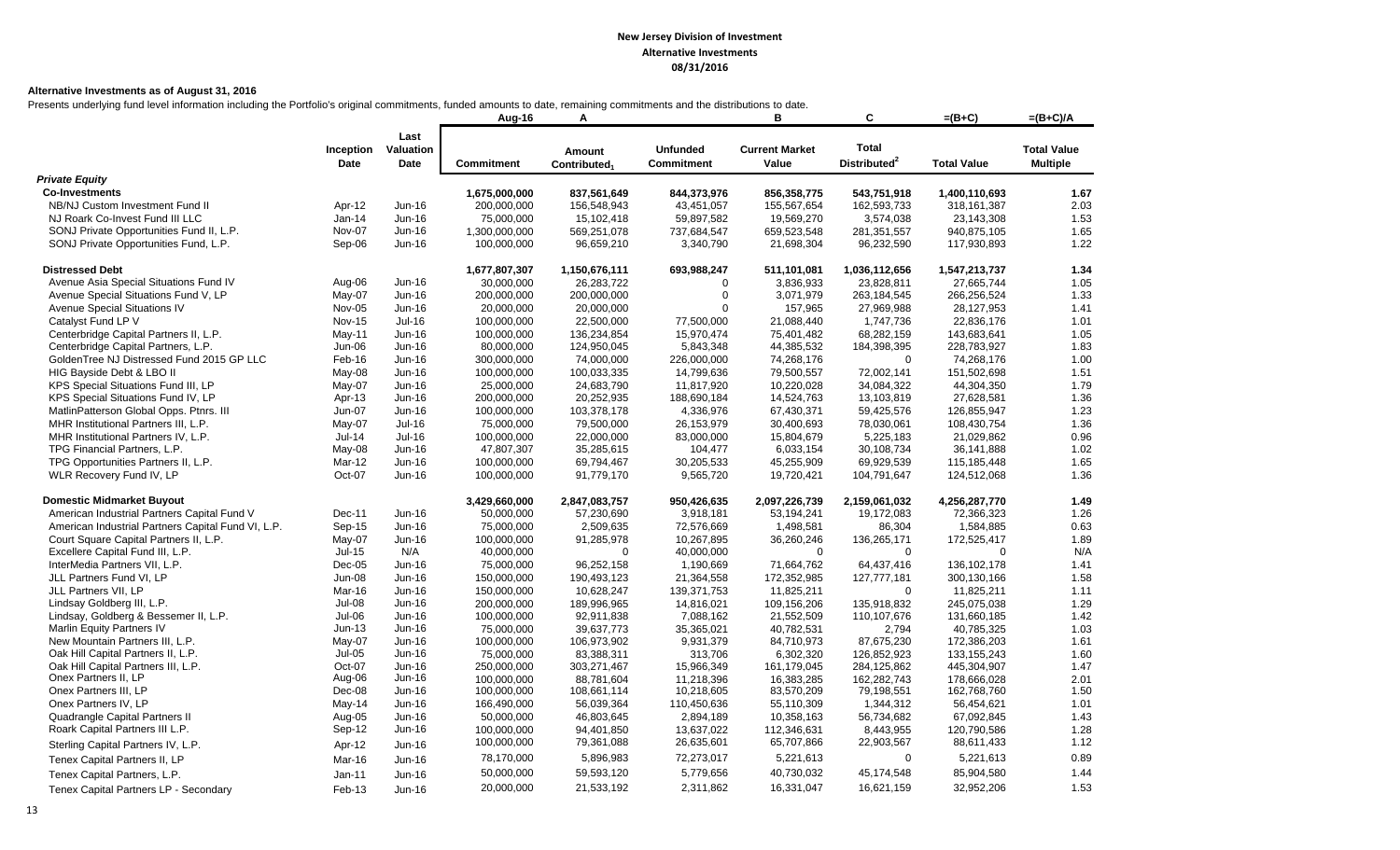|                                                |                   |                           | Aug-16                    | A                                  |                                      | B                              | C                                        | $=(B+C)$                  | $=(B+C)/A$                            |
|------------------------------------------------|-------------------|---------------------------|---------------------------|------------------------------------|--------------------------------------|--------------------------------|------------------------------------------|---------------------------|---------------------------------------|
|                                                | Inception<br>Date | Last<br>Valuation<br>Date | <b>Commitment</b>         | Amount<br>Contributed <sub>1</sub> | <b>Unfunded</b><br><b>Commitment</b> | <b>Current Market</b><br>Value | <b>Total</b><br>Distributed <sup>2</sup> | <b>Total Value</b>        | <b>Total Value</b><br><b>Multiple</b> |
| The Resolute Fund II, L.P.                     | Dec-07            | Jun-16                    | 100,000,000               | 97,507,596                         | 12,519,219                           | 54,317,039                     | 89,026,530                               | 143,343,569               | 1.47                                  |
| TPG [STAR], LP                                 | Mar-07            | Jun-16                    | 100,000,000               | 108,152,948                        | 3,916,589                            | 58,149,351                     | 113,134,598                              | 171,283,949               | 1.58                                  |
| TPG Growth II, L.P.                            | Jun-12            | Jun-16                    | 100,000,000               | 94.464.318                         | 11,106,518                           | 163.324.576                    | 10,981,791                               | 174,306,367               | 1.85                                  |
| TPG Growth III(A), L.P.                        | Jan-15            | Jun-16                    | 150,000,000               | 35,656,448                         | 114,343,552                          | 31,933,594                     | $\mathbf 0$                              | 31,933,594                | 0.90                                  |
| TSG 7 A L.P.                                   | <b>Nov-15</b>     | Jun-16                    | 80,000,000                | 959,663                            | 79,040,337                           | 517,600                        | $\mathbf 0$                              | 517,600                   | 0.54                                  |
| TSG 7 B L.P.                                   | <b>Nov-15</b>     | Jun-16                    | 20,000,000                | 1,434,513                          | 18,565,487                           | 1,237,072                      | 652                                      | 1,237,724                 | 0.86                                  |
| Vista Equity Partners Fund III, L.P.           | $Jul-07$          | $Jun-16$                  | 100,000,000               | 105,972,107                        | 5,098,449                            | 46,549,915                     | 225,491,838                              | 272,041,753               | 2.57                                  |
| Vista Equity Partners Fund IV, L.P.            | Oct-11            | Jun-16                    | 200,000,000               | 208,320,789                        | 26,245,430                           | 254,844,811                    | 108,798,058                              | 363,642,869               | 1.75                                  |
| Vista Equity Partners Fund V, L.P.             | Mar-14            | Jun-16                    | 200,000,000               | 205, 127, 818                      | 40,837,216                           | 175,138,046                    | 46,038,742                               | 221, 176, 788             | 1.08                                  |
| Vista Foundation Fund II, L.P.                 | <b>Nov-13</b>     | Jun-16                    | 75,000,000                | 66,562,902                         | 8,437,098                            | 69,736,488                     | $\mathbf 0$                              | 69,736,488                | 1.05                                  |
| Welsh, Carson, Anderson & Stowe XI, L.P.       | Oct-08            | Jun-16                    | 100,000,000               | 97,272,608                         | 2,727,392                            | 65,239,482                     | 80,463,834                               | 145.703.316               | 1.50                                  |
| <b>Emerging Managers</b>                       |                   |                           | 400,000,000               | 424,906,950                        | 33,651,480                           | 302,854,436                    | 372,393,572                              | 675,248,008               | 1.59                                  |
| <b>CS/NJDI Emerging Opp</b>                    |                   | Jun-16                    | 200,000,000               | 232,325,026                        | 23,057,307                           | 121,952,176                    | 228,538,891                              | 350,491,067               | 1.51                                  |
| CS/NJDI Emerging Opp (2007-1 Series)           | Apr-07            | Jun-16                    | 100,000,000               | 117,962,974                        | 5,828,059                            | 59, 133, 192                   | 115,164,692                              | 174,297,884               | 1.48                                  |
| CS/NJDI Emerging Opp (2008-1 Series)           | <b>Jun-08</b>     | Jun-16                    | 100,000,000               | 114,362,052                        | 17,229,248                           | 62,818,984                     | 113,374,199                              | 176,193,183               | 1.54                                  |
| Fairview Capstone Partners II, LP              | Sep-08            | Jun-16                    | 100,000,000               | 101,870,102                        | 1,305,995                            | 89,773,531                     | 65,353,102                               | 155,126,633               | 1.52                                  |
| Fairview Capstone Partners, LP                 | May-07            | Jun-16                    | 100,000,000               | 90,711,822                         | 9,288,178                            | 91,128,728                     | 78,501,579                               | 169,630,307               | 1.87                                  |
| International                                  |                   |                           | 2,404,313,892             | 1,723,270,514                      | 850,794,577                          | 1,083,526,569                  | 1,188,079,775                            | 2,271,606,344             | 1.32                                  |
| AIMS/NJ Euro Small and Mid Fund I, L.P.        | Feb-06            | Jun-16                    | 200,000,000               | 191,631,732                        | 16,264,751                           | 35,689,018                     | 190,889,730                              | 226,578,747               | 1.18                                  |
| AIMS/NJ Euro Small and Mid Fund II, L.P.       | $Jul-07$          | Jun-16                    | 199,786,446               | 191,089,562                        | 28,855,576                           | 94,192,410                     | 119,879,453                              | 214,071,863               | 1.12                                  |
| Anacap Credit Opportunities II, LP             | Dec-11            | Jun-16                    | 78,306,219                | 105,512,031                        | 17,492,171                           | 41,762,904                     | 74,689,352                               | 116,452,257               | 1.10                                  |
| <b>Anacap Financial Partners II</b>            | May-08            | Jun-16                    | 126,788,573               | 183,531,781                        | 7,343,090                            | 95,127,287                     | 106,479,770                              | 201,607,057               | 1.10                                  |
| AnaCap Financial Partners III, L.P.            | $Jul-14$          | Jun-16                    | 139,564,216               | 21,808,667                         | 117,755,549                          | 14,929,222                     | 32,519                                   | 14,961,740                | 0.69                                  |
| Anacap Financial Partners GP II, LP            | <b>Nov-09</b>     | Jun-16                    | 9,868,438                 | 9,868,438                          | $\Omega$                             | 9,576,916                      | 557,937                                  | 10,134,853                | 1.03                                  |
| New Jersey Asia Investors II, L.P.             | $Jul-11$          | Jun-16                    | 200,000,000               | 200,878,557                        | 23,112,763                           | 193,950,562                    | 67,942,118                               | 261,892,680               | 1.30                                  |
| New Jersey Asia Investors III, L.P.            | Aug-16            | N/A                       | 300,000,000               | $\mathbf 0$                        | 300,000,000                          | $\mathbf 0$                    | $\mathbf 0$                              | $\mathbf 0$               | N/A                                   |
| New Jersey Asia Investors, L.P.                | Jan-08            | Jun-16                    | 100,000,000               | 98,280,963                         | 14,374,045                           | 205,061,061                    | 96,949,122                               | 302,010,183               | 3.07                                  |
| NJHL European BO Investment II Series B        | Apr-07            | Jun-16                    | 200,000,000               | 150,270,600                        | 13,910,305                           | 62,534,413                     | 141,329,385                              | 203,863,799               | 1.36                                  |
| NJHL European Buyout Investment Series A       | Feb-06            | Jun-16                    | 200,000,000               | 194,970,378                        | 13,460,220                           | 62,436,517                     | 190,484,839                              | 252,921,356               | 1.30                                  |
| NJHL European Buyout Investment Series C       | Mar-08            | Jun-16                    | 200,000,000               | 206,811,139                        | 16,842,775                           | 72,310,052                     | 198,845,549                              | 271,155,601               | 1.31                                  |
| RRJ Capital Master Fund III, L.P.              | Sep-15            | Jun-16                    | 150,000,000               | 11,066,667                         | 138,933,333                          | 10,000,416                     | $\mathbf 0$                              | 10,000,416                | 0.90                                  |
| Siguler Guff NJ Developing Mkt Fund, LP        | Dec-13            | Jun-16                    | 300,000,000               | 157,550,000                        | 142,450,000                          | 185,955,792                    | $\mathbf 0$                              | 185,955,792               | 1.18                                  |
| Large Buyout                                   |                   |                           | 2,427,806,905             | 2,250,239,296                      | 556,235,244                          | 1,200,863,882                  | 1,949,122,377                            | 3,149,986,259             | 1.40                                  |
| Apollo Investment Fund VI, L.P.                | Nov-05            | Jun-16                    | 50,000,000                | 132,027,729                        | 2,090,014                            | 14,992,942                     | 155,926,276                              | 170,919,218               | 1.29                                  |
| Blackstone Capital Partners V, L.P.            | $Oct-05$          | Jun-16                    | 100,000,000               | 98,860,728                         | 5,600,442                            | 35,227,506                     | 129,682,095                              | 164,909,602               | 1.67                                  |
| Blackstone Capital Partners VI, L.P.           | Mar-12            | Jun-16                    | 50,000,000                | 42,114,978                         | 11,941,330                           | 47,227,825                     | 7,879,270                                | 55,107,095                | 1.31                                  |
| Blackstone Capital Partners VII, L.P.          | $May-15$          | N/A                       | 50,000,000                | $\Omega$                           | 50,000,000                           | $\mathbf 0$                    | $\mathbf 0$                              | $\mathbf 0$               | N/A                                   |
| Carlyle Partners VI, L.P.                      | <b>Nov-13</b>     | Jun-16                    | 300.000.000               | 157.553.925                        | 159.078.003                          | 139.222.560                    | 35.636.417                               | 174.858.977               | 1.11<br>1.00                          |
| CVC Capital Partners VI, LP                    | $Jul-13$          | Jun-16                    | 84,556,905<br>100,000,000 | 32,017,947<br>96,219,970           | 53,521,673<br>3,614,882              | 31,033,344<br>24,875,704       | 995,476<br>150,088,496                   | 32,028,820<br>174,964,200 | 1.82                                  |
| Hellman & Friedman Capital Partners VI         | Apr-07            | Jun-16                    | 100,000,000               | $\Omega$                           | 100,000,000                          | 0                              | $\mathbf 0$                              | $\mathbf 0$               | N/A                                   |
| Hellman & Friedman Capital Partners VIII, L.P. | <b>Nov-14</b>     | N/A                       |                           |                                    |                                      |                                |                                          |                           |                                       |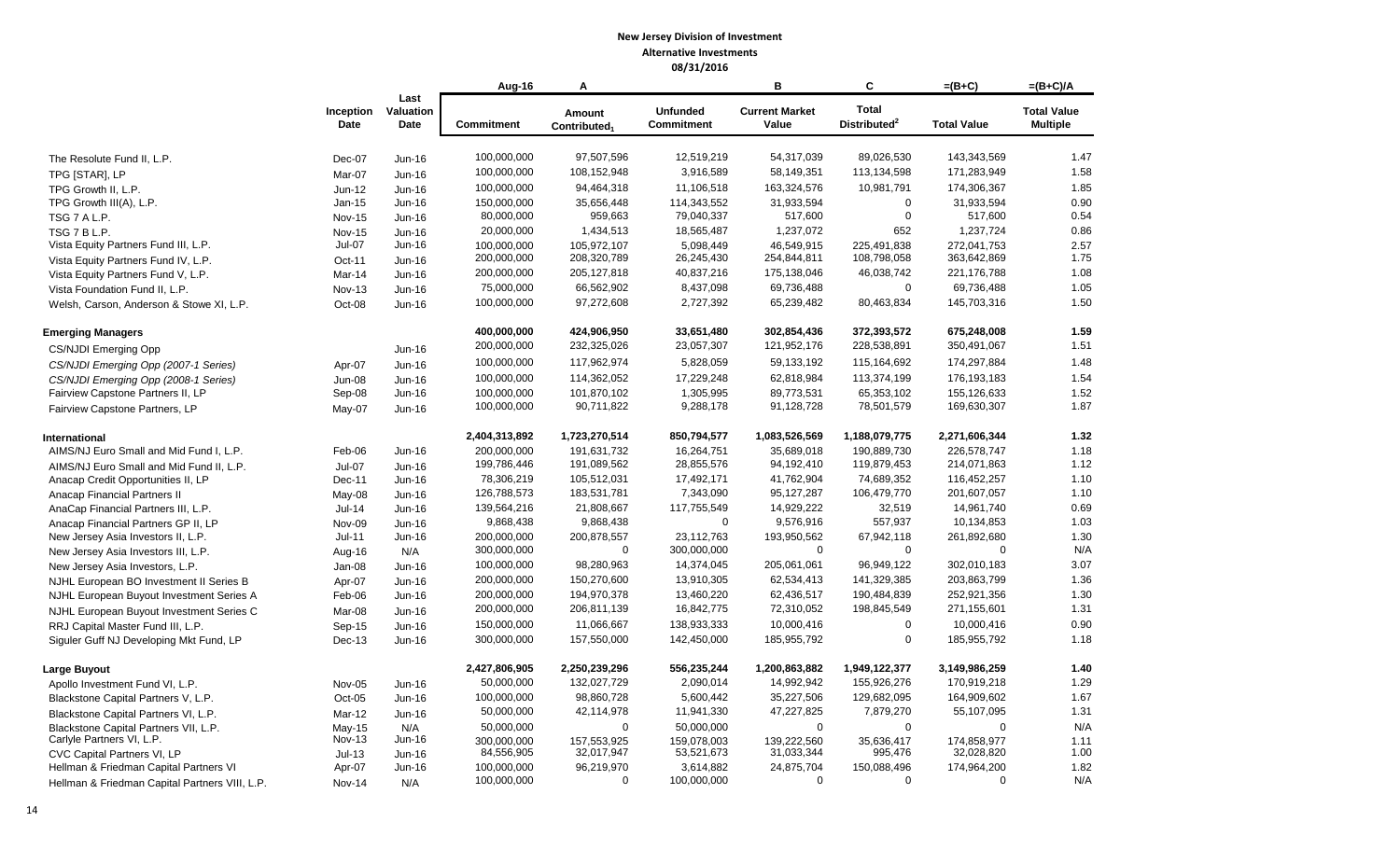|                                         |               |           | Aug-16         | A                        |                   | в                     | C                        | $=(B+C)$           | $=(B+C)/A$         |
|-----------------------------------------|---------------|-----------|----------------|--------------------------|-------------------|-----------------------|--------------------------|--------------------|--------------------|
|                                         |               | Last      |                |                          |                   |                       |                          |                    |                    |
|                                         | Inception     | Valuation |                | Amount                   | <b>Unfunded</b>   | <b>Current Market</b> | <b>Total</b>             |                    | <b>Total Value</b> |
|                                         | Date          | Date      | Commitment     | Contributed <sub>1</sub> | <b>Commitment</b> | Value                 | Distributed <sup>2</sup> | <b>Total Value</b> | <b>Multiple</b>    |
| Silver Lake Partners III, LP            | Jan-07        | Jun-16    | 100,000,000    | 99,203,997               | 15,442,553        | 59,815,006            | 118,003,981              | 177,818,987        | 1.79               |
| Silver Lake Partners IV                 | Mar-13        | Jun-16    | 200,000,000    | 135,023,695              | 85,425,748        | 142, 136, 198         | 31,930,090               | 174,066,288        | 1.29               |
| TPG Partners V, L.P.                    | Sep-06        | Jun-16    | 187,500,000    | 256,833,971              | 16,636,663        | 71,691,465            | 247,005,118              | 318,696,583        | 1.24               |
| TPG Partners VI, L.P.                   | May-08        | Jun-16    | 180,000,000    | 290,749,357              | 15,383,936        | 114,445,819           | 259,043,578              | 373,489,397        | 1.28               |
| Warburg Pincus Private Equity IX, LP    | Aug-05        | Jun-16    | 200,000,000    | 200,000,000              | $\Omega$          | 24,009,285            | 326,803,848              | 350,813,133        | 1.75               |
| Warburg Pincus Private Equity VIII      | Jun-06        | Jun-16    | 25,750,000     | 26,883,000               | $\Omega$          | 4,476,804             | 54,730,665               | 59,207,469         | 2.20               |
| Warburg Pincus Private Equity X, LP     | Oct-07        | Jun-16    | 400,000,000    | 400,000,000              | $\mathbf 0$       | 199,917,419           | 373,073,767              | 572,991,186        | 1.43               |
| Warburg Pincus Private Equity XI, LP    | May-12        | Jun-16    | 300,000,000    | 282,750,000              | 37,500,000        | 291,792,004           | 58,323,300               | 350,115,304        | 1.24               |
| <b>Mezzanine Debt</b>                   |               |           | 535,000,000    | 557,684,055              | 94,207,183        | 138,474,566           | 623,786,167              | 762,260,733        | 1.37               |
| <b>Audax Mezzanine Partners II</b>      | Nov-06        | Jun-16    | 50,000,000     | 56,053,460               | 2,113,231         | 1,500,590             | 69,039,360               | 70,539,949         | 1.26               |
| Blackstone Mezzanine Partners II. LP    | Apr-06        | Jun-16    | 45,000,000     | 40,017,311               | 7,804,361         | 1,012,537             | 57,751,003               | 58,763,540         | 1.47               |
| Gleacher Mezzanine Fund II, LP          | Nov-06        | Jun-16    | 40,000,000     | 36,793,873               | 3,281,214         | 1,658,740             | 45,802,981               | 47,461,721         | 1.29               |
| GSO Capital Opportunities Fund II, LP   | <b>Nov-11</b> | Jun-16    | 150,000,000    | 130,438,580              | 59,585,190        | 80,192,512            | 81,596,807               | 161,789,319        | 1.24               |
| GSO Capital Opportunities Fund, L.P.    | Jul-08        | Jun-16    | 100,000,000    | 120,218,859              | 6,281,096         | 7,065,514             | 200,237,609              | 207,303,123        | 1.72               |
| Newstone Capital Partners II, L.P.      | May-11        | Jun-16    | 100,000,000    | 110,820,030              | 13,108,322        | 42,874,217            | 91,253,843               | 134,128,060        | 1.21               |
| Newstone Capital Partners, L.P.         | Feb-07        | Jun-16    | 50,000,000     | 63,341,942               | 2,033,769         | 4,170,455             | 78,104,565               | 82,275,020         | 1.30               |
| <b>Secondaries</b>                      |               |           | 279,740,833    | 275, 123, 453            | 27,845,886        | 90,730,264            | 301,696,822              | 392,427,086        | 1.43               |
| Lexington Capital Partners VI-B         | Jun-06        | Jun-16    | 50,000,000     | 50,705,969               | 817,356           | 14, 147, 413          | 57,316,091               | 71,463,504         | 1.41               |
| NB Sec Opps Offshore Fund II LP         | Jul-08        | Jun-16    | 100.000.000    | 103.876.259              | 15.253.672        | 32.108.790            | 122.219.898              | 154.328.688        | 1.49               |
| Partners Group Secondary 2006 LP        | Sep-06        | Jun-16    | 54,170,819     | 53,008,507               | 3,335,659         | 12,088,675            | 53,273,678               | 65,362,353         | 1.23               |
| Partners Group Secondary 2008, L.P.     | Sep-08        | Jun-16    | 75,570,015     | 67,532,719               | 8,439,200         | 32,385,386            | 68,887,155               | 101,272,541        | 1.50               |
| <b>Small/Midsize Buyout</b>             |               |           | 650,000,000    | 706,617,486              | 60,076,122        | 368,112,835           | 679,787,806              | 1,047,900,641      | 1.48               |
| <b>CSFB/NJDI Investment Fund</b>        |               | Jun-16    | 650,000,000    | 706,617,486              | 60,076,122        | 368,112,835           | 679,787,806              | 1,047,900,641      | 1.48               |
| CSFB/NJDI Investment Fund 2005-1 Series | <b>Nov-05</b> | Jun-16    | 200,000,000    | 223,375,328              | 2,313,773         | 97,819,832            | 247,479,646              | 345,299,478        | 1.55               |
| CSFB/NJDI Investment Fund 2006-1 Series | Sep-06        | Jun-16    | 250,000,000    | 285,056,393              | 13,872,359        | 128,685,857           | 291,752,728              | 420,438,585        | 1.47               |
| CSFB/NJDI Investment Fund 2008-1 Series | <b>Jun-08</b> | Jun-16    | 200,000,000    | 198,185,764              | 43,889,990        | 141,607,146           | 140,555,432              | 282,162,578        | 1.42               |
| <b>Special Situations</b>               |               |           | 330,000,000    | 370,267,614              | 203,091,477       | 298,309,903           | 253.873.613              | 552,183,516        | 1.49               |
| Blackstone TOP Fund-A, L.P.             | $Jan-12$      | Jun-16    | 330,000,000    | 370,267,614              | 203,091,477       | 298,309,903           | 253,873,613              | 552,183,516        | 1.49               |
| <b>Venture Capital</b>                  |               |           | 365,000,000    | 308,016,979              | 85,358,023        | 294,915,672           | 157,568,840              | 452,484,512        | 1.47               |
| JP Morgan Direct/Pooled VC Instit III   | Jun-06        | Jun-16    | 50,000,000     | 49,294,107               | 705,893           | 45,295,421            | 35,297,973               | 80,593,394         | 1.63               |
| JP Morgan Direct VC Institutional III   |               | $Dec-15$  | 600,000        | 394,650                  | 205,350           | $\mathbf 0$           | 324,423                  | 324,423            | 0.82               |
| JP Morgan Pooled VC Institutional III   |               | Jun-16    | 49,400,000     | 48,899,457               | 500,543           | 45,295,421            | 34,973,550               | 80,268,971         | 1.64               |
| Khosla Venutres IV, L.P.                | $Jan-12$      | Jun-16    | 25,000,000     | 23,500,000               | 1,500,000         | 33,632,204            | 2,389,780                | 36,021,984         | 1.53               |
| NB Crossroads Fund XVIII                | Nov-06        | Jun-16    | 50,000,000     | 42,000,000               | 36,375,002        | 34,866,033            | 39,700,562               | 74,566,596         | 1.78               |
| NB/NJ Custom Investment Fund            | Aug-07        | Jun-16    | 100,000,000    | 91,596,190               | 8,403,810         | 76,890,074            | 75,453,666               | 152,343,740        | 1.66               |
| TCV VIII. L.P.                          | Jan-14        | Jun-16    | 100,000,000    | 68,861,370               | 31,138,630        | 72,195,525            | 4,726,859                | 76,922,384         | 1.12               |
| Tenaya Capital VI, L.P.                 | $Jul-12$      | Jun-16    | 40,000,000     | 32,765,312               | 7,234,688         | 32,036,415            | $\Omega$                 | 32,036,415         | 0.98               |
| <b>Private Equity Subtotal</b>          |               |           | 14.174.328.936 | 11.451.447.865           | 4.400.048.850     | 7.242.474.722         | 9.265.234.577            | 16.507.709.299     | 1.44               |
| <b>Debt</b>                             |               |           | 1,557,519,930  | 1,131,687,867            | 460,686,876       | 470,582,139           | 1,114,351,028            | 1,584,933,167      | 1.40               |
| Blackstone RE Debt Strategies III, L.P. | Jun-16        | N/A       | 100,000,000    | $\Omega$                 | 100,000,000       | $\mathbf 0$           | $\Omega$                 | $\mathbf 0$        | N/A                |
| CT High Grade Partners II, LLC          | May-08        | Jun-16    | 664,065,200    | 572,861,303              | 108,661,385       | 194,773,977           | 612,438,488              | 807,212,465        | 1.41               |
| Lone Star Fund VII (U.S.) LP            | May-11        | Jun-16    | 300,000,000    | 283,944,335              | 18,490,651        | 43,737,957            | 468,059,262              | 511,797,219        | 1.80               |
| M&G Real Estate Debt Fund II, LP        | $Jul-13$      | $Jun-16$  | 109,443,906    | 76,063,143               | 37,975,514        | 59,239,105            | 14,074,826               | 73,313,931         | 0.96               |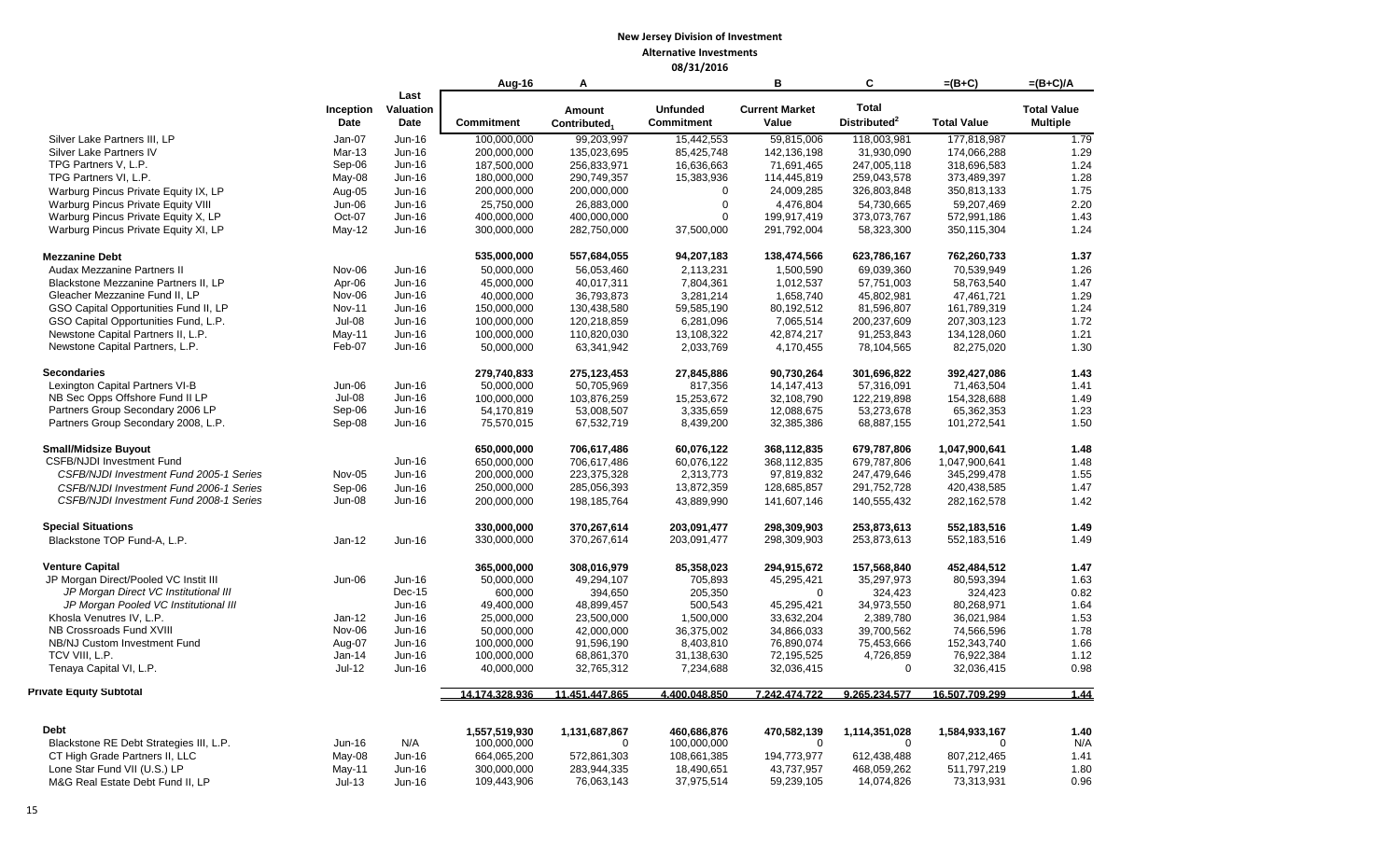|                                           |                   |                           | Aug-16        | A                                  |                                      | B                              | C                                        | $=(B+C)$                  | $=(B+C)/A$                            |
|-------------------------------------------|-------------------|---------------------------|---------------|------------------------------------|--------------------------------------|--------------------------------|------------------------------------------|---------------------------|---------------------------------------|
|                                           | Inception<br>Date | Last<br>Valuation<br>Date | Commitment    | Amount<br>Contributed <sub>1</sub> | <b>Unfunded</b><br><b>Commitment</b> | <b>Current Market</b><br>Value | <b>Total</b><br>Distributed <sup>2</sup> | <b>Total Value</b>        | <b>Total Value</b><br><b>Multiple</b> |
| M&G Real Estate Debt Fund III, LP         | $Jul-13$          | Jun-16                    | 184,010,823   | 153,467,825                        | 40,910,588                           | 123,032,089                    | 19,355,586                               | 142,387,675               | 0.93                                  |
| Och-Ziff RE Credit Parallel Fund B, L.P   | $May-16$          | $Jul-16$                  | 100,000,000   | 6,499,497                          | 93,500,503                           | 6,499,497                      | $\mathbf 0$                              | 6,499,497                 | 1.00                                  |
| True North Real Estate Fund III, LP       | Sep-14            | Jun-16                    | 100,000,000   | 38,851,765                         | 61,148,235                           | 43,299,515                     | 422,866                                  | 43,722,381                | 1.13                                  |
| <b>Equity</b>                             |                   |                           | 5,531,380,919 | 3,804,502,534                      | 2,219,546,757                        | 2,778,125,331                  | 2,510,697,290                            | 5,288,822,620             | 1.39                                  |
| ARA Asia Dragon Limited                   | Sep-07            | Jun-16                    | 100,000,000   | 92,842,000                         | 7,158,000                            | 109,904                        | 118,865,731                              | 118,975,635               | 1.28                                  |
| Blackstone Property Global - NJ           | Oct-15            | Jun-16                    | 150,000,000   | 62,436,147                         | 87,563,853                           | 60,274,171                     | 936,721                                  | 61,210,892                | 0.98                                  |
| Blackstone Property Partners L.P.         | Jun-15            | Jun-16                    | 50,000,000    | 50,000,000                         | $\Omega$                             | 53,866,150                     | 1,795,689                                | 55,661,839                | 1.11                                  |
| Blackstone Real Estate Partners Asia LP   | $Jun-13$          | Jun-16                    | 500,000,000   | 276,355,336                        | 261,085,134                          | 313,372,354                    | 62,005,438                               | 375, 377, 792             | 1.36                                  |
| <b>Blackstone Real Estate V</b>           | Feb-06            | Jun-16                    | 75,000,000    | 78,353,336                         | 3,130,539                            | 33,803,699                     | 122,834,633                              | 156,638,333               | 2.00                                  |
| <b>Blackstone Real Estate VI</b>          | Feb-07            | Jun-16                    | 100,000,000   | 99,401,438                         | 4,907,906                            | 53,445,022                     | 159,647,153                              | 213,092,175               | 2.14                                  |
| Blackstone Real Estate Partners VI, Sec   | <b>Nov-11</b>     | Jun-16                    | 43,624,688    | 40,000,081                         | 2,141,059                            | 15,177,600                     | 66,562,636                               | 81,740,236                | 2.04                                  |
| <b>Blackstone Real Estate VII</b>         | Dec-11            | Jun-16                    | 300,000,000   | 334,091,898                        | 53,371,571                           | 287,543,948                    | 236,332,049                              | 523,875,997               | 1.57                                  |
| <b>Blackstone Real Estate VIII</b>        | Jan-15            | Jun-16                    | 100,000,000   | 38,184,406                         | 62,112,108                           | 42,416,670                     | 564,374                                  | 42,981,044                | 1.13                                  |
| Blackstone TOP Fund - A (RE) L.P.         | $Jan-15$          | Jun-16                    | 75,000,000    | 3,403,929                          | 71,596,071                           | 3.457.640                      | $\Omega$                                 | 3,457,640                 | 1.02                                  |
| Carlyle Realty Partners V LP              | Feb-07            | Jun-16                    | 100,000,000   | 122,742,600                        | 36,837,180                           | 34,397,499                     | 137,707,034                              | 172,104,533               | 1.40                                  |
| Exeter - Core Industrial Venture Fund     | Apr-12            | Jun-16                    | 200,000,000   | 182,630,250                        | 17,369,750                           | 9,195,451                      | 268,059,072                              | 277,254,523               | 1.52                                  |
| Exeter Core Industrial Club Fund II, L.P. | Aug-16            | N/A                       | 100,000,000   | $\mathbf 0$                        | 100,000,000                          | $\mathbf 0$                    | $\mathbf 0$                              | $\mathbf 0$               | N/A                                   |
| Hammes Partners II, L.P.                  | Mar-14            | Jun-16                    | 100,000,000   | 30,340,737                         | 69,659,263                           | 28,422,383                     | 3,631,090                                | 32,053,473                | 1.06                                  |
| Heitman America Real Estate Trust, L.P.   | Jan-07            | Jun-16                    | 100.000.000   | 100.000.000                        | $\Omega$                             | 135,549,850                    | 37,411,526                               | 172.961.376               | 1.73                                  |
| KSL Capital Partners IV-A, L.P.           | $Jul-15$          | $Jun-16$                  | 100,000,000   | 5,449,033                          | 94,550,967                           | 3,974,607                      | $\overline{0}$                           | 3,974,607                 | 0.73                                  |
| Lone Star Real Estate Fund II (U.S.) LP   | May-11            | Jun-16                    | 100,000,000   | 88,609,832                         | 11,390,168                           | 17,526,008                     | 116,338,866                              | 133,864,875               | 1.51                                  |
| Lubert Adler Real Estate Fund VI-B        | Feb-11            | Jun-16                    | 100,000,000   | 95,000,000                         | 16,614,909                           | 41,317,538                     | 127,686,758                              | 169,004,296               | 1.78                                  |
| Meyer Bergman Euro Retail Partners II-TE  | $Jul-14$          | Jun-16                    | 58,980,789    | 54,405,076                         | 4,575,714                            | 59,059,587                     | $\Omega$                                 | 59,059,587                | 1.09                                  |
| NJDOI/GMAM Core Plus RE Investment        | May-08            | Jun-16                    | 81,500,000    | 70,518,106                         | 19,852,540                           | 22,554,068                     | 94,019,483                               | 116,573,551               | 1.65                                  |
| NJDOI/GMAM Opp RE Investment Program      | May-08            | Jun-16                    | 25,000,000    | 16,761,212                         | 8,238,788                            | 10,367,398                     | 19.176.348                               | 29.543.746                | 1.76                                  |
| Northwood Real Estate Co-Invest           | Dec-12            | Jun-16                    | 75,000,000    | 36,097,303                         | 66,740,715                           | 21,592,742                     | 27,838,018                               | 49,430,760                | 1.37                                  |
| Northwood RE Partners L.P., (Series III)  | Dec-12            | Jun-16                    | 75,000,000    | 69,065,989                         | 32,202,260                           | 65,341,007                     | 26,276,525                               | 91,617,532                | 1.33                                  |
| Northwood RE Partners L.P., (Series IV)   | <b>Nov-13</b>     | Jun-16                    | 200,000,000   | 160,893,517                        | 93,402,132                           | 136,276,953                    | 54,295,649                               | 190,572,602               | 1.18                                  |
| OZNJ Real Estate Opportunities, LP        | $Mar-13$          | $Jul-16$                  | 200,000,000   | 99,893,585                         | 112,357,640                          | 94,661,891                     | 12,251,225                               | 106,913,116               | 1.07                                  |
| Och-Ziff Real Estate Fund III, LP         | Aug-14            | Jun-16                    | 100,000,000   | 28,052,366                         | 73,056,700                           | 28,742,273                     | 1,329,066                                | 30,071,339                | 1.07                                  |
| Perella Weinberg Real Estate Fund II LP   | $Jul-13$          | Jun-16                    | 88,708,637    | 45,289,169                         | 43,419,468                           | 34,879,352                     | 13,933,550                               | 48,812,901                | 1.08                                  |
| Perella Weinberg Real Estate Fund III LP  | <b>Nov-15</b>     | N/A                       | 100,237,455   | 0                                  | 100,237,455                          | $\mathbf 0$                    | $\mathbf 0$                              | $\mathbf 0$               | N/A                                   |
| <b>Prime Property Fund</b>                | Aug-07            | $Jun-16$                  | 130,000,000   | 150,000,000                        | $\Omega$                             | 113,891,942                    | 71,180,697                               | 185,072,639               | 1.23                                  |
| PRISA II                                  | Jun-07            | Jun-16                    | 60,000,000    | 100,000,000                        | $\Omega$                             | 63,988,363                     | 54,053,550                               | 118,041,914               | 1.18                                  |
| PRISA Real Estate Separate Account        | Dec-06            | Jun-16                    | 265,000,000   | 300,000,000                        | $\Omega$                             | 223,294,019                    | 141,004,573                              | 364,298,592               | 1.21                                  |
| Prologis European Properties Fund II      | Sep-13            | $Jun-16$                  | 183,329,350   | 183,329,350                        | $\Omega$                             | 192,425,084                    | 32,294,013                               | 224,719,096               | 1.23                                  |
| RE Capital Asia Partners III, L.P.        | Aug-12            | Jun-16                    | 80,000,000    | 63,685,687                         | 21,924,199                           | 36,301,846                     | 44,878,630                               | 81,180,476                | 1.27                                  |
| RE Capital Asia Partners IV, L.P.         | Dec-14            | Jun-16                    | 100,000,000   | 31,545,631                         | 68,454,369                           | 29,059,972                     | 594,416                                  | 29,654,388                | 0.94                                  |
| <b>TGM Apartment Partners</b>             | Aug-15            | Jun-16                    | 300,000,000   | 68,221,890                         | 231,778,110                          | 66,867,822                     | 838,310                                  | 67,706,132                | 0.99                                  |
| TPG Real Estate Partners II, L.P.         | Sep-15            | Jun-16                    | 125,000,000   | 30,600,194                         | 98,939,426                           | 27,982,874                     | 16,137,494                               | 44,120,368                | 1.44                                  |
| TPG/NJ (RE) Partnership, LP               | Feb-13            | Jun-16                    | 225,000,000   | 134,880,242                        | 117,879,105                          | 175,620,375                    | 33,872,168                               | 209,492,543               | 1.55                                  |
| Tucker Development/Acquisition Fund       | Oct-07            | Jun-16                    | 50,000,000    | 50,000,000                         | $\mathbf 0$                          | 44,984,750                     | $\overline{0}$                           | 44,984,750                | 0.90                                  |
| Warburg Pincus Real Estate Fund I         | Sep-06            | Jun-16                    | 100,000,000   | 95,833,333                         | $\mathbf 0$                          | 52,654,664                     | 93,088,010                               | 145,742,673               | 1.52                                  |
| Westbrook Real Estate Fund VIII           | Feb-08            | Jun-16                    | 100,000,000   | 110,980,414                        | $\mathbf 0$                          | 19,966,000                     | 135,616,521                              | 155,582,521               | 1.40                                  |
| Westbrook VII                             | $Jan-07$          | Jun-16                    | 40,000,000    | 40,000,000                         | $\Omega$                             | 14, 154, 259                   | 38,472,731                               | 52,626,990                | 1.32                                  |
| Wheelock SREF NJ CO-Invest Feeder, LP     | <b>Nov-12</b>     | N/A                       | 50,000,000    | 26,305                             | 49,973,695                           | $\mathbf 0$                    | $\Omega$                                 | $\mathbf 0$               | N/A                                   |
| Wheelock Street Real Estate Fund, L.P.    | Dec-11            | Jun-16                    | 100,000,000   | 96,274,787                         |                                      |                                |                                          |                           | 1.78                                  |
| Wheelock Street Real Estate Fund II, L.P. | Apr-14            | Jun-16                    | 125,000,000   | 68,307,355                         | 18,620,096<br>58,405,867             | 37,368,681<br>72,238,918       | 133,954,243<br>5,213,301                 | 171,322,924<br>77,452,219 | 1.13                                  |
| Wheelock Street Real Estate Fund V, L.P   | Aug-16            | N/A                       | 100,000,000   | $\Omega$                           | 100,000,000                          | $\Omega$                       | $\Omega$                                 | $\Omega$                  | N/A                                   |
|                                           |                   |                           |               |                                    |                                      |                                |                                          |                           |                                       |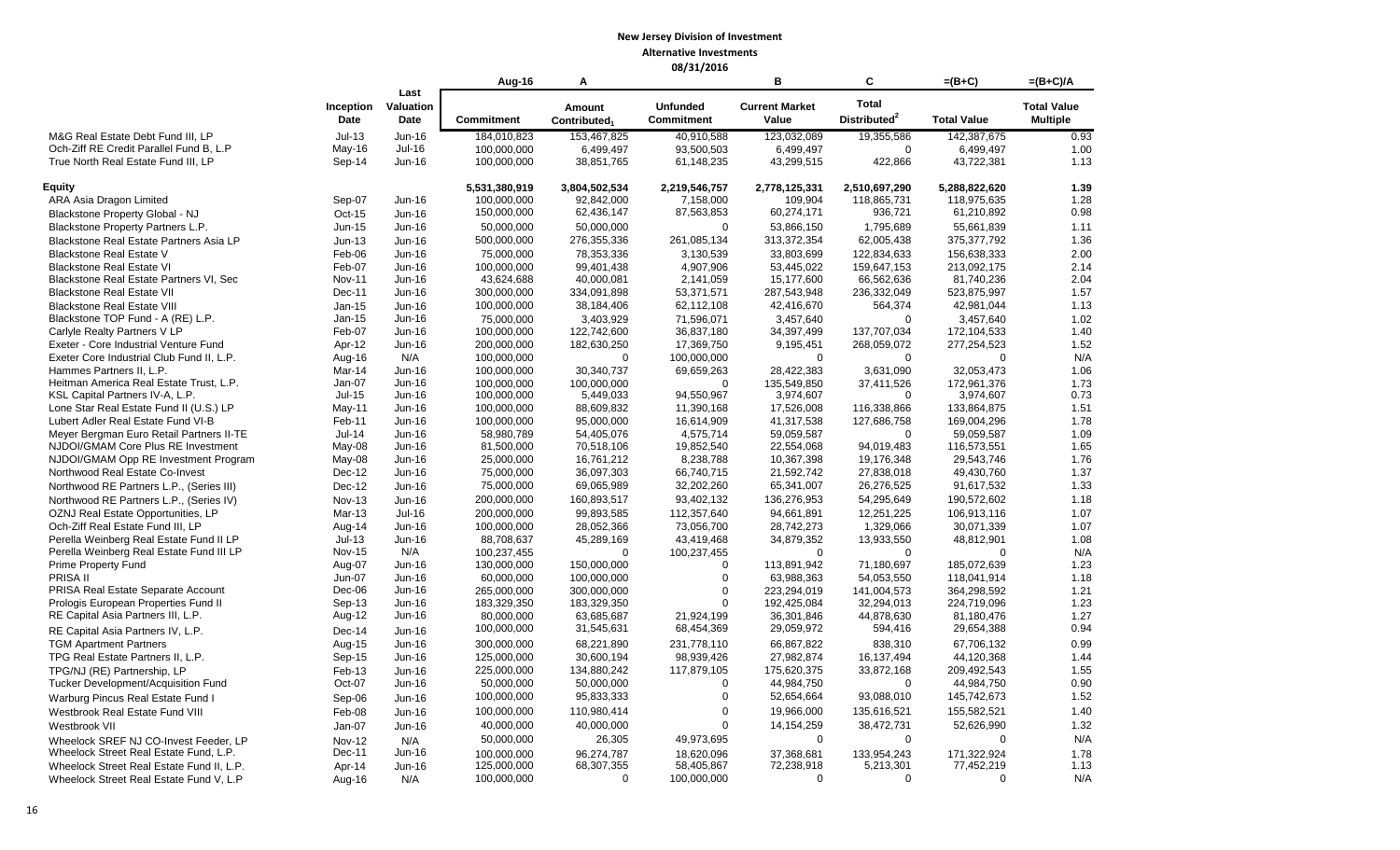## **08/31/2016**

|                                              |                          |                           | Aug-16            | A                                  | 007 JIJ LUIU                         | в                              | C                                        | =(B+C)             | $=(B+C)/A$                            |
|----------------------------------------------|--------------------------|---------------------------|-------------------|------------------------------------|--------------------------------------|--------------------------------|------------------------------------------|--------------------|---------------------------------------|
|                                              | Inception<br><b>Date</b> | Last<br>Valuation<br>Date | <b>Commitment</b> | Amount<br>Contributed <sub>1</sub> | <b>Unfunded</b><br><b>Commitment</b> | <b>Current Market</b><br>Value | <b>Total</b><br>Distributed <sup>2</sup> | <b>Total Value</b> | <b>Total Value</b><br><b>Multiple</b> |
| Real Estate Subtotal                         |                          |                           | 7,088,900,849     | 4,936,190,401                      | 2,680,233,634                        | 3,248,707,470                  | 3,625,048,318                            | 6,873,755,787      | 1.39                                  |
|                                              |                          |                           |                   |                                    |                                      |                                |                                          |                    |                                       |
| <b>Absolute Return</b>                       |                          |                           | 810.000.000       | 765.000.000                        | 45,000,000                           | 709.921.900                    | 75.000.000                               | 784.921.900        | 1.03                                  |
| Brevan Howard Fund Limited                   | <b>Nov-11</b>            | Jul-16                    | 300,000,000       | 300,000,000                        | $\Omega$                             | 248,909,000                    | 50,000,000                               | 298,909,000        | 1.00                                  |
| Iquazu Partners, L.P.                        | $Dec-13$                 | <b>Jul-16</b>             | 150,000,000       | 105,000,000                        | 45,000,000                           | 120,316,560                    | $\Omega$                                 | 120,316,560        | 1.15                                  |
| MKP Opportunity Partners, L.P.               | Sep-12                   | <b>Jul-16</b>             | 360,000,000       | 360,000,000                        | $\Omega$                             | 340,696,340                    | 25,000,000                               | 365,696,340        | 1.02                                  |
| <b>Credit</b>                                |                          |                           | 2,050,000,000     | 1,914,801,980                      | 135,198,020                          | 1,797,967,785                  | 470,861,960                              | 2,268,829,744      | 1.18                                  |
| Canyon Value Realization Fund                | <b>Jun-07</b>            | Jul-16                    | 75,000,000        | 75,000,000                         | $\Omega$                             | 132,025,350                    | $\mathbf 0$                              | 132,025,350        | 1.76                                  |
| Canyon Balanced Fund                         | $Jul-11$                 | <b>Jul-16</b>             | 125,000,000       | 125,000,000                        | $\Omega$                             | 175,304,805                    | 1,070,704                                | 176,375,509        | 1.41                                  |
| Claren Road Credit Master Fund, Ltd.         | Jun-12                   | Jul-16                    | 250.000.000       | 250.000.000                        | $\Omega$                             | 31.578.811                     | 185,644,727                              | 217.223.538        | 0.87                                  |
| Chatham Fund. LP                             | Dec-14                   | Jul-16                    | 300,000,000       | 300,000,000                        | $\Omega$                             | 370,313,700                    | $\Omega$                                 | 370,313,700        | 1.23                                  |
| GSO Credit Partners - A, L.P.                | Mar-12                   | Jul-16                    | 600,000,000       | 475,000,000                        | 125,000,000                          | 659,318,050                    | $\mathbf 0$                              | 659,318,050        | 1.39                                  |
| GSO Special Situations Fund, L.P.            | Feb-12                   | $Jul-16$                  | 100,000,000       | 100,000,000                        | $\Omega$                             | 122,974,700                    | $\mathbf 0$                              | 122,974,700        | 1.23                                  |
| Lazard Rathmore Fund, Ltd.                   | Aug-12                   | Jun-16                    | 150,000,000       | 150,000,000                        | $\Omega$                             | $\Omega$                       | 156,528,175                              | 156,528,175        | 1.04                                  |
| Regiment Capital Ltd. Fund                   | Dec-11                   | Jul-16                    | 150,000,000       | 150,000,000                        | $\Omega$                             | 5,374,773                      | 127,618,354                              | 132,993,127        | 0.89                                  |
| Solus Opportunities Fund 3, LP               | Apr-14                   | Jul-16                    | 300,000,000       | 289,801,980                        | 10,198,020                           | 301,077,595                    | $\mathbf 0$                              | 301,077,595        | 1.04                                  |
| <b>Distressed</b>                            |                          |                           | 350,000,000       | 450,000,000                        | $\bf{0}$                             | 242,328,663                    | 406,374,000                              | 648,702,664        | 1.44                                  |
| Centerbridge Credit Partners                 | Oct-07                   | Jul-16                    | 200,000,000       | 200,000,000                        | $\mathbf 0$                          | 219,160,278                    | 79,821,201                               | 298,981,479        | 1.49                                  |
| <b>King Street Capital</b>                   | Feb-07                   | Jul-16                    | 150,000,000       | 150,000,000                        | $\Omega$                             | 19,453,856                     | 224,984,745                              | 244,438,601        | 1.63                                  |
| Marathon Special Opp Fund, LTD               | Jul-08                   | <b>Jul-16</b>             | $\mathbf 0$       | 100,000,000                        | $\Omega$                             | 3,714,530                      | 101,568,054                              | 105,282,584        | 1.05                                  |
| <b>Equity Long/ Short</b>                    |                          |                           | 1,275,000,000     | 1,000,314,183                      | 275,123,621                          | 856,980,485                    | 340,783,676                              | 1,197,764,161      | 1.20                                  |
| Bay Pond Partners, L.P.                      | Apr-12                   | Jul-16                    | 200,000,000       | 200,000,000                        | $\Omega$                             | 157,939,650                    | 50,000,000                               | 207,939,650        | 1.04                                  |
| Cadian Fund, L.P.                            | May-12                   | Jul-16                    | 100,000,000       | 100,000,000                        | $\mathbf 0$                          | 111,534,500                    | $\mathbf 0$                              | 111,534,500        | 1.12                                  |
| Omega Overseas Partners Ltd. Class-B         | Jan-07                   | <b>Jul-16</b>             | 225,000,000       | 150,000,000                        | 75,000,000                           | 65,294,652                     | 144,000,000                              | 209,294,652        | 1.40                                  |
| Scopia PX, LLC                               | $Jan-13$                 | Jul-16                    | 250,000,000       | 250,000,000                        | $\Omega$                             | 253,679,250                    | $\mathbf 0$                              | 253,679,250        | 1.01                                  |
| ValueAct Capital Partners II, L.P.           | <b>Nov-11</b>            | Jul-16                    | 150,000,000       | 150,000,000                        | $\Omega$                             | 256,575,900                    | $\Omega$                                 | 256,575,900        | 1.71                                  |
| ValueAct Co-Invest International LP          | $Jun-13$                 | Jul-16                    | 200,000,000       | 50,314,183                         | 150,123,621                          | 220,836                        | 36,017,316                               | 36,238,152         | 0.72                                  |
| Visium Balanced Offshore Fund, Ltd           | Aug-12                   | Jun-16                    | 150,000,000       | 100,000,000                        | 50,000,000                           | 11,735,697                     | 110,766,360                              | 122,502,057        | 1.23                                  |
| <b>Event Driven</b>                          |                          |                           | 1,400,000,000     | 1,519,475,908                      | 213,048,568                          | 1,364,369,507                  | 521,308,017                              | 1,885,677,523      | 1.24                                  |
| Cevian Capital II, L.P.                      | Apr-12                   | <b>Jul-16</b>             | 150,000,000       | 150,000,000                        | $\Omega$                             | 189,312,000                    | $\mathbf 0$                              | 189,312,000        | 1.26                                  |
| Davidson Kempner Institutional Partners, L.P | Dec-06                   | $Jul-16$                  | 150,000,000       | 150,000,000                        | $\Omega$                             | 240,554,400                    | $\mathbf 0$                              | 240,554,400        | 1.60                                  |
| Elliott Associates, L.P.                     | Apr-12                   | Jun-16                    | 200,000,000       | 200,000,000                        | $\Omega$                             | 227,151,600                    | $\Omega$                                 | 227,151,600        | 1.14                                  |
| JANA Strategic Investment Fund II, LP        | $Jun-13$                 | <b>Jul-16</b>             | 300,000,000       | 419,475,908                        | 213,048,568                          | 98,994,056                     | 323,509,747                              | 422,503,803        | 1.01                                  |
| Pershing Square LP                           | Apr-10                   | $Jul-16$                  | 200,000,000       | 200,000,000                        | $\Omega$                             | 118,287,836                    | 162,562,796                              | 280,850,631        | 1.40                                  |
| Starboard Leaders Fund LP                    | Mar-14                   | Jul-16                    | 125,000,000       | 125,000,000                        | $\mathbf 0$                          | 136,754,000                    | $\mathbf 0$                              | 136,754,000        | 1.09                                  |
| Starboard Value and Opportunity LP           | Mar-14                   | $Jul-16$                  | 75,000,000        | 75,000,000                         | $\Omega$                             | 88,012,125                     | $\Omega$                                 | 88,012,125         | 1.17                                  |
| Third Point Offshore Fund, LTD.              | Apr-11                   | $Jul-16$                  | 100,000,000       | 100,000,000                        | $\Omega$                             | 142,259,090                    | 10,235,474                               | 152,494,564        | 1.52                                  |
| York Capital Management, LP                  | Feb-07                   | Jul-16                    | 100,000,000       | 100,000,000                        | $\mathbf 0$                          | 123,044,400                    | 25,000,000                               | 148,044,400        | 1.48                                  |
| <b>Fund of Funds</b>                         |                          |                           | 2,210,000,000     | 2,151,258,928                      | 58,741,072                           | 2,302,448,979                  | 474,786,928                              | 2,777,235,907      | 1.29                                  |
| AIMS/NJ Multi-Strategy Portfolio, LLC        | Aug-06                   | <b>Jul-16</b>             | 550,000,000       | 550,000,000                        | 0                                    | 762,093,003                    | $\mathbf 0$                              | 762,093,003        | 1.39                                  |
| Arden Garden State NJ Fund LP.               | Jun-06                   | Jul-16                    | 500,000,000       | 500,000,000                        | $\Omega$                             | 291,201,459                    | 259,804,258                              | 551,005,717        | 1.10                                  |
| Protege Partners, LP                         | Jun-07                   | <b>Jul-16</b>             | 150,000,000       | 150,000,000                        | $\Omega$                             | 105,013,754                    | 79,000,000                               | 184,013,754        | 1.23                                  |
| Woodley Park NJ, L.P.                        | Aug-06                   | Jun-16                    | 810,000,000       | 751,258,928                        | 58,741,072                           | 1,055,792,957                  | 29,590,586                               | 1,085,383,543      | 1.44                                  |
| Reservoir Strategic Partners Fund, LP        | Jul-11                   | Jul-16                    | 200,000,000       | 200,000,000                        | $\Omega$                             | 88,347,806                     | 106,392,084                              | 194,739,890        | 0.97                                  |
|                                              |                          |                           |                   |                                    |                                      |                                |                                          |                    |                                       |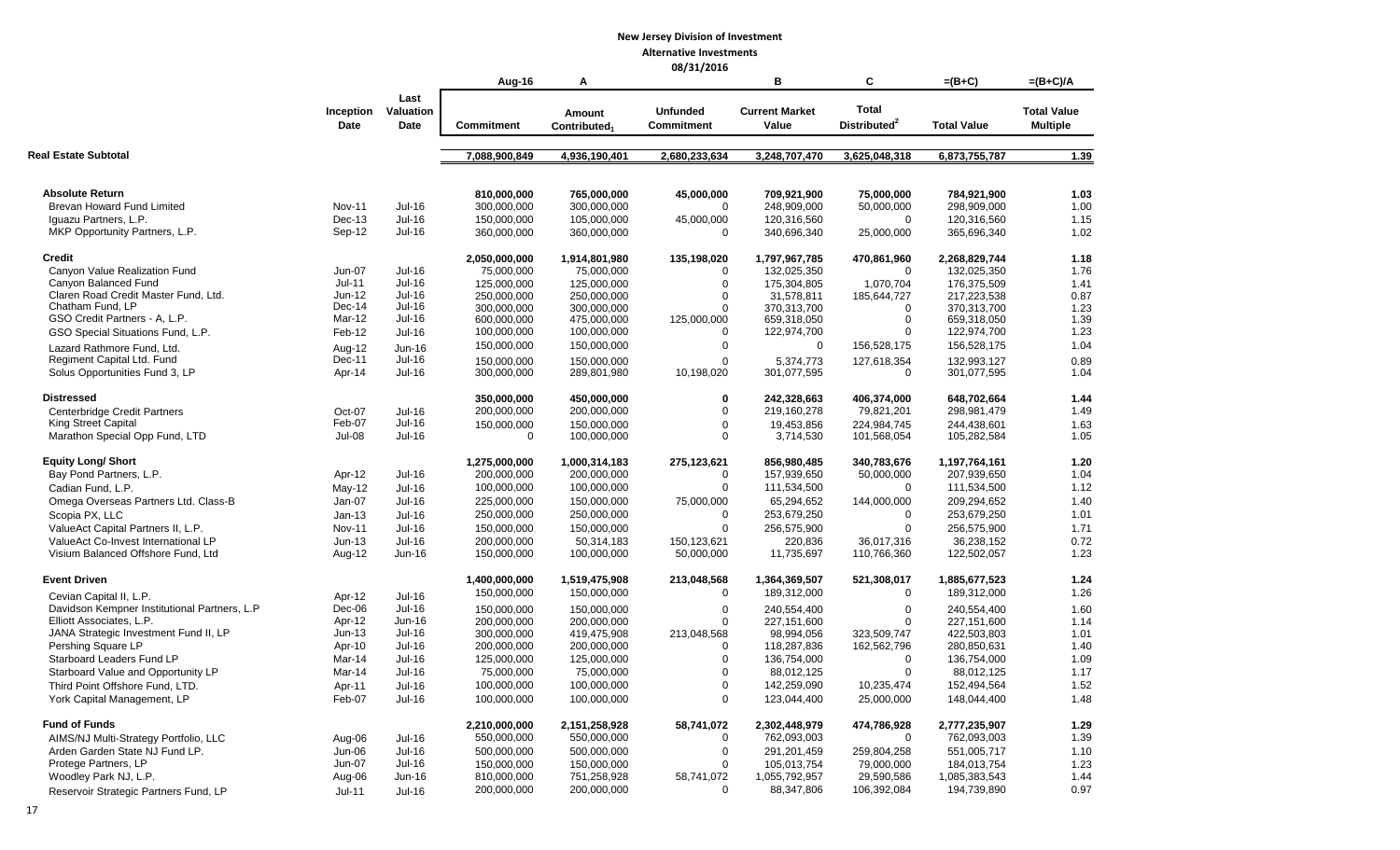|                                         |                   |                                  | Aug-16            | Α                                  |                                      | B                              | C                                        | $=(B+C)$           | $=(B+C)/A$                            |
|-----------------------------------------|-------------------|----------------------------------|-------------------|------------------------------------|--------------------------------------|--------------------------------|------------------------------------------|--------------------|---------------------------------------|
|                                         | Inception<br>Date | Last<br><b>Valuation</b><br>Date | <b>Commitment</b> | Amount<br>Contributed <sub>1</sub> | <b>Unfunded</b><br><b>Commitment</b> | <b>Current Market</b><br>Value | <b>Total</b><br>Distributed <sup>2</sup> | <b>Total Value</b> | <b>Total Value</b><br><b>Multiple</b> |
| <b>Global Macro</b>                     |                   |                                  | 550,000,000       | 550,000,000                        | $\mathbf 0$                          | 623,781,550                    | 25,000,000                               | 648,781,550        | 1.18                                  |
| Lynx Common (Bermuda) Ltd.              | Mar-11            | $Jul-16$                         | 200,000,000       | 200,000,000                        | 0                                    | 219,557,450                    | 25,000,000                               | 244,557,450        | 1.22                                  |
|                                         |                   |                                  | 350,000,000       | 350,000,000                        | $\Omega$                             | 404,224,100                    | $\mathbf 0$                              | 404,224,100        | 1.15                                  |
| <b>Winton Futures Fund</b>              | $Jan-11$          | Jul-16                           |                   |                                    |                                      |                                |                                          |                    |                                       |
| <b>Multi-Strategy</b>                   |                   |                                  | 500,000,000       | 650,000,000                        | 0                                    | 305,739,101                    | 487,614,576                              | 793,353,677        | 1.22                                  |
| AG Garden Partners, LP                  | Mar-06            | $Jul-16$                         | $\Omega$          | 150,000,000                        | $\Omega$                             | 3,027,399                      | 158,462,000                              | 161,489,399        | 1.08                                  |
| Farallon Capital Inst. Partners, L.P.   | Jun-07            | Jul-16                           | 150,000,000       | 150,000,000                        | $\mathbf 0$                          | 11,240,127                     | 160,416,449                              | 171,656,576        | 1.14                                  |
| Laurion Capital Global Markets Fund     | Sep-15            | N/A                              | 100,000,000       | 100,000,000                        | $\Omega$                             | $\Omega$                       | 93,736,127                               | 93,736,127         | 0.94                                  |
| Laurion Capital Ltd.                    | $Jul-15$          | Jul-16                           | 100,000,000       | 100,000,000                        | $\Omega$                             | 100,646,600                    | $\Omega$                                 | 100,646,600        | 1.01                                  |
| OZ Domestic Partners II, Ltd.           | Jun-06            | Jul-16                           | 150,000,000       | 150,000,000                        | $\Omega$                             | 190,824,975                    | 75,000,000                               | 265,824,975        | 1.77                                  |
| <b>Hedge Fund Subtotal</b>              |                   |                                  | 9,145,000,000     | 9,000,851,000                      | 727,111,281                          | 8,203,537,970                  | 2,801,729,157                            | 11,005,267,126     | 1.22                                  |
|                                         |                   |                                  |                   |                                    |                                      |                                |                                          |                    |                                       |
| Aether Real Assets III Surplus, LP      | <b>Nov-13</b>     | Jun-16                           | 100,000,000       | 66,681,334                         | 33,914,592                           | 70,913,380                     | 595,926                                  | 71,509,306         | 1.07                                  |
| Aether Real Assets III, LP              | Nov-13            | Jun-16                           | 30,000,000        | 16,627,687                         | 13,713,569                           | 17,167,559                     | 341,256                                  | 17,508,815         | 1.05                                  |
| Blackstone Energy Partners, L.P.        | Mar-12            | Jun-16                           | 150,000,000       | 180,522,352                        | 15,293,724                           | 161,039,172                    | 69,301,918                               | 230,341,091        | 1.28                                  |
| Blackstone Energy Partners II, L.P.     | $May-15$          | Jun-16                           | 80.000.000        | 4,704,591                          | 75,295,409                           | 3,781,141                      | $\mathbf 0$                              | 3,781,141          | 0.80                                  |
| <b>Blackstone Resources Select Fund</b> | Aug-11            | Jul-16                           | 250,000,000       | 250,000,000                        | $\Omega$                             | 139,742,250                    | $\Omega$                                 | 139,742,250        | 0.56                                  |
| Blackstone TOP Fund - A, L.P.           | $Jul-12$          | Jun-16                           | 620,093,499       | 712,211,131                        | 104,280,761                          | 518,784,388                    | 259,981,051                              | 778,765,439        | 1.09                                  |
| Brookfield Capital Partners IV, L.P.    | May-16            | Aug-16                           | 150,000,000       | 34,534,842                         | 116,336,335                          | 34,962,368                     | 2,675,552                                | 37.637.920         | 1.09                                  |
| BX NJ Co-Invest, L.P.                   | Aug-12            | Jun-16                           | 21,163,690        | 21,163,690                         | $\Omega$                             | 50,188,208                     | 16,569,952                               | 66,758,160         | 3.15                                  |
| Gresham Commodity Fund (ETAP)           | Feb-08            | Jul-16                           | 200,000,000       | 200,000,000                        | $\Omega$                             | 93,297,800                     | $\Omega$                                 | 93,297,800         | 0.47                                  |
| Gresham Commodity Fund (TAP)            | Nov-07            | Jul-16                           | 200,000,000       | 200,000,000                        | $\Omega$                             | 55,978,625                     | 75,000,000                               | 130,978,625        | 0.65                                  |
| GSO Energy Partners - A, L.P.           | $Mar-12$          | Jun-16                           | 650,000,000       | 473,945,908                        | 347,619,207                          | 339,886,651                    | 171,565,115                              | 511,451,766        | 1.08                                  |
| Hitecvision VII, L.P.                   | Apr-14            | Jun-16                           | 100,000,000       | 32,308,292                         | 67,691,708                           | 29,356,800                     | $\Omega$                                 | 29,356,800         | 0.91                                  |
| NJ/HV Resource Opportunities, L.P.      | Jun-15            | $Jun-16$                         | 150,000,000       | 18,274,731                         | 131,725,269                          | 17,331,554                     | $\Omega$                                 | 17,331,554         | 0.95                                  |
| OZ Energy Partners Parallel B, L.P.     | May-16            | Jul-16                           | 100,000,000       | 6,485,185                          | 93,514,815                           | 6,355,028                      | $\Omega$                                 | 6,355,028          | 0.98                                  |
| OZNJ Real Asset Opportunities, LP       | Mar-13            | $Jul-16$                         | 200,000,000       | 97,889,106                         | 102,519,829                          | 95,583,495                     | 408,935                                  | 95,992,431         | 0.98                                  |
| RC Woodley Park, LP                     | $May-11$          | Jun-16                           | 135.000.000       | 135,000,000                        | $\Omega$                             | 18,302                         | 89.569.359                               | 89.587.661         | 0.66                                  |
| <b>Sheridan Production Partners I</b>   | Aug-07            | Jun-16                           | 50,000,000        | 52,250,000                         | $\Omega$                             | 26,004,001                     | 43,625,000                               | 69,629,001         | 1.33                                  |
|                                         |                   |                                  | 100,000,000       | 100,000,000                        | $\Omega$                             | 70,445,000                     | 7,000,000                                | 77,445,000         | 0.77                                  |
| Sheridan Production Partners II-B, L.P  | <b>Nov-10</b>     | Jun-16                           |                   |                                    |                                      |                                |                                          |                    |                                       |
| Tenaska Power Fund II, L.P.             | Sep-08            | Jun-16                           | 100,000,000       | 88,381,323                         | 11,618,677                           | 4,300,938                      | 78,620,112                               | 82,921,050         | 0.94                                  |
| Warburg Pincus Energy, L.P.             | May-14            | Jun-16                           | 100,000,000       | 27,200,000                         | 72,800,000                           | 24,628,376                     | $\Omega$                                 | 24,628,376         | 0.91                                  |
| Real Assets Subtotal                    |                   |                                  | 3,486,257,189     | 2,718,180,172                      | 1,186,323,895                        | 1,759,765,037                  | 815,254,177                              | 2,575,019,214      | 0.95                                  |
| <b>Grand Total</b>                      |                   |                                  | 33,894,486,974    | 28,106,669,437                     | 8,993,717,660                        | 20,454,485,198                 | 16,507,266,228                           | 36,961,751,426     | 1.32                                  |

1. Amount Contributed does not include adjustment for portion of total distributions that are recallable. Contributions does include return of unused funded capital.

2. Total distributed include recallable portion of proceeds.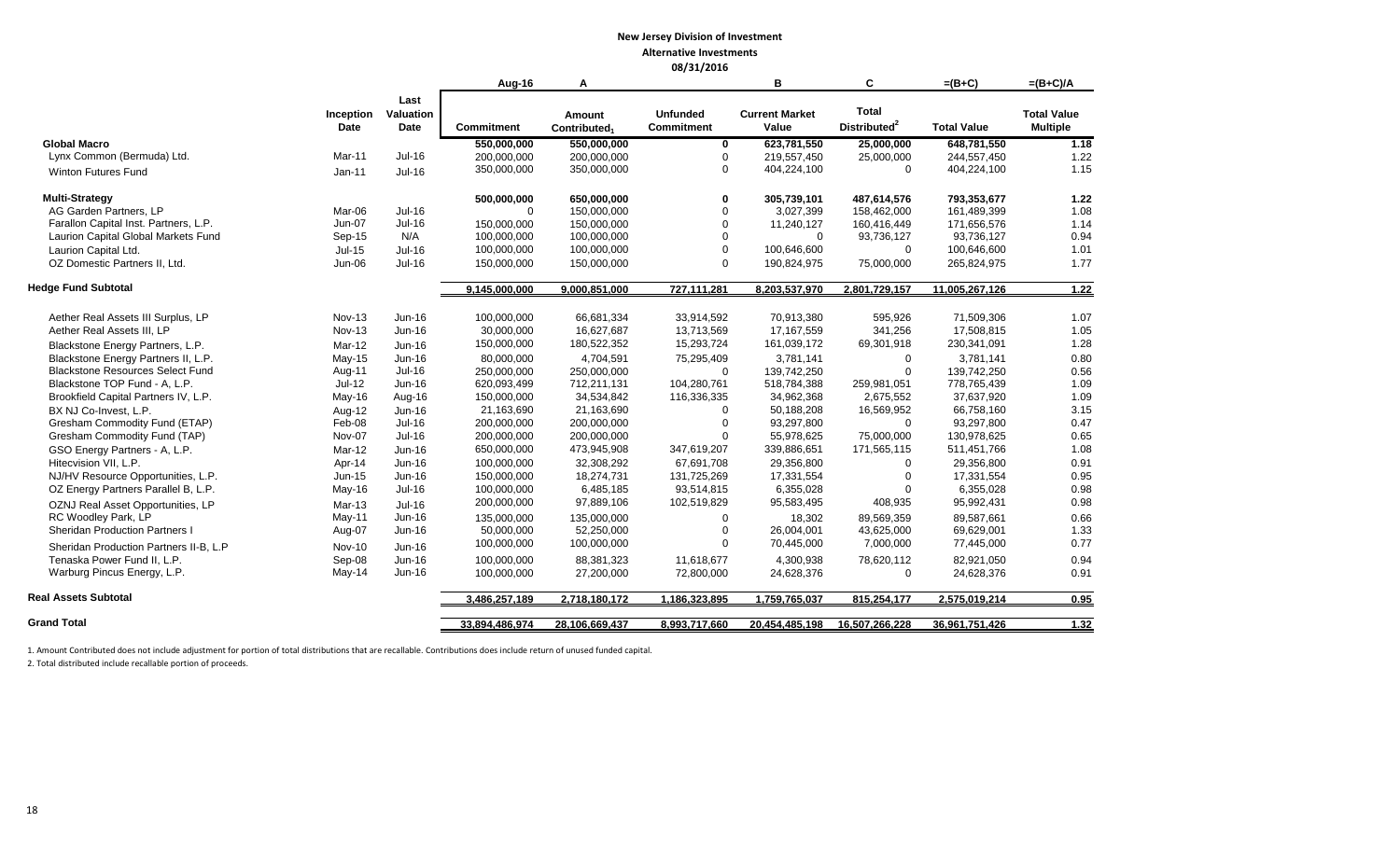#### **New Jersey Division of Investment Global Diversified Credit 08/31/16**

#### **Global Diversified Credit as of August 31, 2016**

Presents underlying fund level information including the Portfolio's original commitments, funded amounts to date, remaining commitments and the distributions to date.

|                                             |                       |                           | Aug-16            | A                                  |                                      | в                              | C                                        | $=(B+C)$           | $=(B+C)/A$                            |
|---------------------------------------------|-----------------------|---------------------------|-------------------|------------------------------------|--------------------------------------|--------------------------------|------------------------------------------|--------------------|---------------------------------------|
|                                             | <b>Inception Date</b> | Last<br>Valuation<br>Date | <b>Commitment</b> | Amount<br>Contributed <sub>1</sub> | <b>Unfunded</b><br><b>Commitment</b> | <b>Current Market</b><br>Value | <b>Total</b><br>Distributed <sup>2</sup> | <b>Total Value</b> | <b>Total Value</b><br><b>Multiple</b> |
| <b>BlackRock Credit Investors</b>           | Oct-07                | Jun-16                    | 400,000,000       | 400,000,000                        |                                      | $\Omega$                       | 383,224,897                              | 383,224,897        | 0.96                                  |
| <b>BlackRock Credit Investors Co-Invest</b> | Oct-09                | Jun-16                    | 144,000,000       | 144,000,000                        |                                      |                                | 262,082,589                              | 262,082,589        | 1.82                                  |
| Blackstone TORO Fund - A L.P.               | Apr-16                | Jun-16                    | 250,000,000       | 90,105,924                         | 159,894,076                          | 89,905,078                     | $\mathbf 0$                              | 89,905,078         | 1.00                                  |
| Cerberus NJ Credit Opportunities Fund, L.P. | Apr-12                | Jul-16                    | 300,000,000       | 321,268,657                        | 46,393,035                           | 349,336,237                    | 67,661,692                               | 416,997,929        | 1.30                                  |
| Golden Tree Opportunities LP-Class D        | Sep-07                | $Jun-16$                  | 250,000,000       | 249,500,000                        | 500,000                              | 446,175,189                    | 4,676,086                                | 450,851,275        | 1.81                                  |
| Knight TAO, L.P.                            | $Oct-14$              | $Jun-16$                  | 700,000,000       | 263,022,715                        | 436,977,285                          | 282,210,533                    | (555, 675)                               | 281,654,858        | 1.07                                  |
| Knight/TPG NPL - C, L.P.                    | Mar-12                | Jun-16                    | 70,382,674        | 78,556,376                         | 5,000,000                            | 36,316,269                     | 83,767,441                               | 120,083,710        | 1.53                                  |
| Knight/TPG NPL - R, L.P.                    | Mar-12                | $Jun-16$                  | 59,054,236        | 55,554,236                         | 3,500,000                            | 7,989,493                      | 76,658,143                               | 84,647,636         | 1.52                                  |
| NJ/TCW Direct Lending LLC                   | Feb-16                | Jun-16                    | 150,000,000       | 30,789,000                         | 119,211,000                          | 30,707,101                     | $\mathbf{0}$                             | 30,707,101         | 1.00                                  |
| OZSC, LP                                    | Apr-10                | Jul-16                    | 350,000,000       | 500,000,000                        | 240,682,116                          | 655,791,754                    | 390,682,116                              | 1,046,473,870      | 2.09                                  |
| OZSC II, LP                                 | Mar-13                | Jul-16                    | 650,000,000       | 390,848,689                        | 292,400,226                          | 420,398,228                    | 33,248,915                               | 453,647,143        | 1.16                                  |
| OZNJ Private Opportunities LP               | Mar-13                | Jul-16                    | 400,000,000       | 489,152,559                        | 268,773,302                          | 188,378,434                    | 357,925,861                              | 546,304,295        | 1.12                                  |
| <b>TCW Direct Lending LLC</b>               | Mar-15                | Jun-16                    | 150,000,000       | 81,417,668                         | 73,331,596                           | 68,573,720                     | 13,293,093                               | 81,866,813         | 1.01                                  |
| TPG Opportunities Partners III (A), LP      | Apr-14                | $Jun-16$                  | 100,000,000       | 40,770,578                         | 60,533,758                           | 41,984,938                     | 1,318,644                                | 43,303,582         | 1.06                                  |
| TPG Specialty Lending, Inc.                 | May-11                | $Oct-15$                  | 200,000,000       | 102,684,312                        | 0                                    | - 0                            | 157,309,833                              | 157,309,833        | 1.53                                  |
| Total                                       |                       |                           | 4,173,436,910     | 3,237,670,713                      | 1,707,196,394                        | 2,617,766,974                  | 1,831,293,635                            | 4,449,060,609      | 1.37                                  |

1. Amount Contributed does not include adjustment for portion of total distributions that are recallable. Contributions does include return of unused funded capital.

2. Total distributed include recallable portion of proceeds.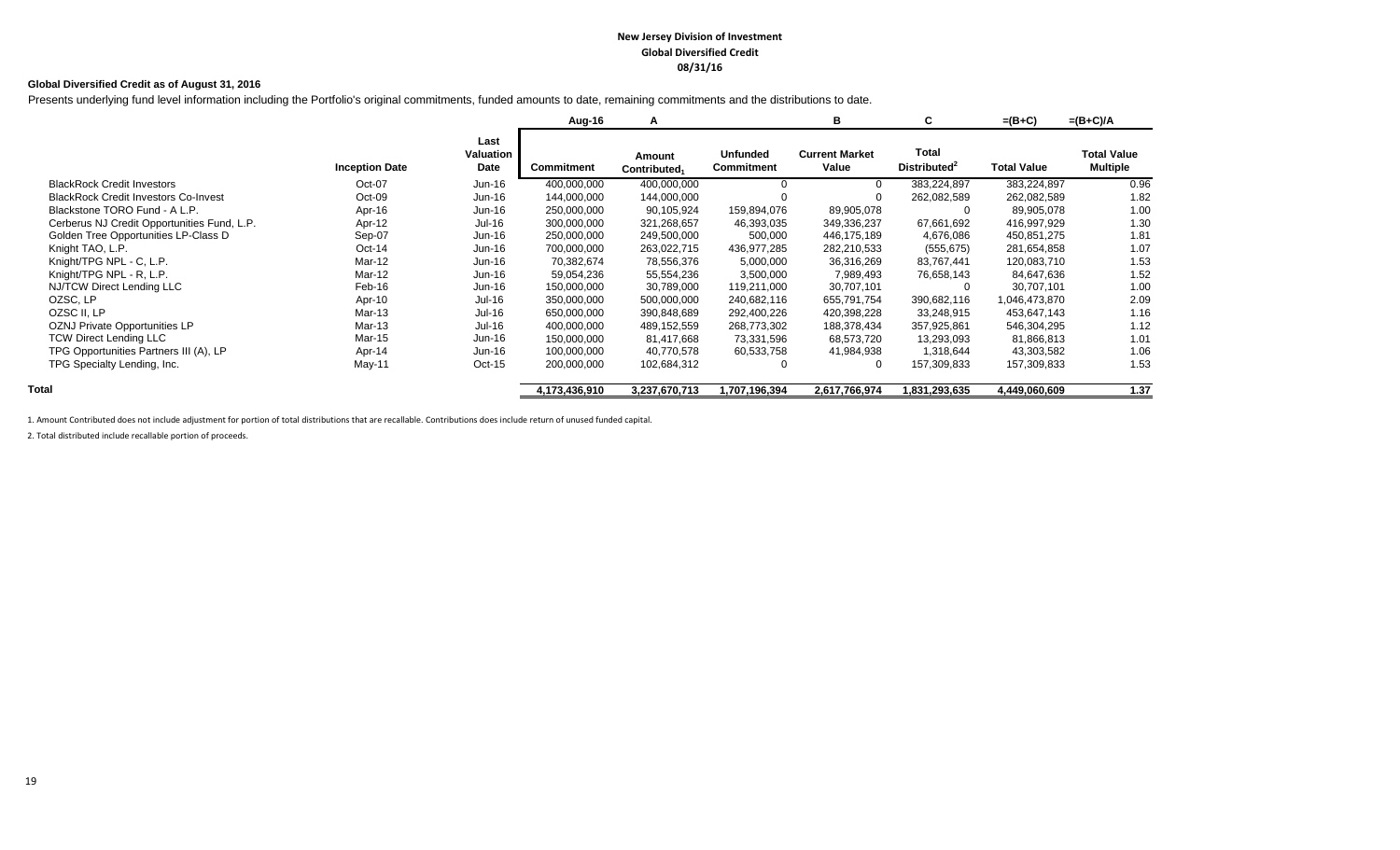## **New Jersey Division of Investment Opportunistic Investments**

## **08/31/16 Opportunistic Investments as of August 31, 2016**

Presents underlying fund level information including the Portfolio's original commitments, funded amounts to date, remaining commitments and the distributions to date.

|                            |                       |                                  | Aug-16            | A                                         |                                      | В                              | C                                        | $=(B+C)$           | $=(B+C)/A$                            |  |
|----------------------------|-----------------------|----------------------------------|-------------------|-------------------------------------------|--------------------------------------|--------------------------------|------------------------------------------|--------------------|---------------------------------------|--|
|                            | <b>Inception Date</b> | Last<br><b>Valuation</b><br>Date | <b>Commitment</b> | <b>Amount</b><br>Contributed <sub>1</sub> | <b>Unfunded</b><br><b>Commitment</b> | <b>Current Market</b><br>Value | <b>Total</b><br>Distributed <sup>2</sup> | <b>Total Value</b> | <b>Total Value</b><br><b>Multiple</b> |  |
|                            |                       |                                  |                   |                                           |                                      |                                |                                          |                    |                                       |  |
| Dyal NJ Investors, L.P.    | Oct-12                | Jun-16                           | 200,000,000       | 198,425,637                               | 28,149,503                           | 154,766,860                    | 83,728,929                               | 238,495,789        | 1.20                                  |  |
| Dyal II NJ Investors, L.P. | $Jul-14$              | Jun-16                           | 250,000,000       | 109,412,287                               | 144,492,771                          | 101,460,942                    | 4,662,845                                | 106,123,787        | 0.97                                  |  |
| Dyal III US Investors LP   | Dec-15                | Jun-16                           | 200,000,000       | 95,600,000                                | 104,400,000                          | 94,234,163                     | 1,468,161                                | 95,702,323         | 1.00                                  |  |
| Total                      |                       |                                  | 650,000,000       | 403,437,925                               | 277,042,274                          | 350,461,964                    | 89,859,935                               | 440,321,899        | 1.09                                  |  |

1. Amount Contributed does not include adjustment for portion of total distributions that are recallable. Contributions does include return of unused funded capital.

2. Total distributed include recallable portion of proceeds.